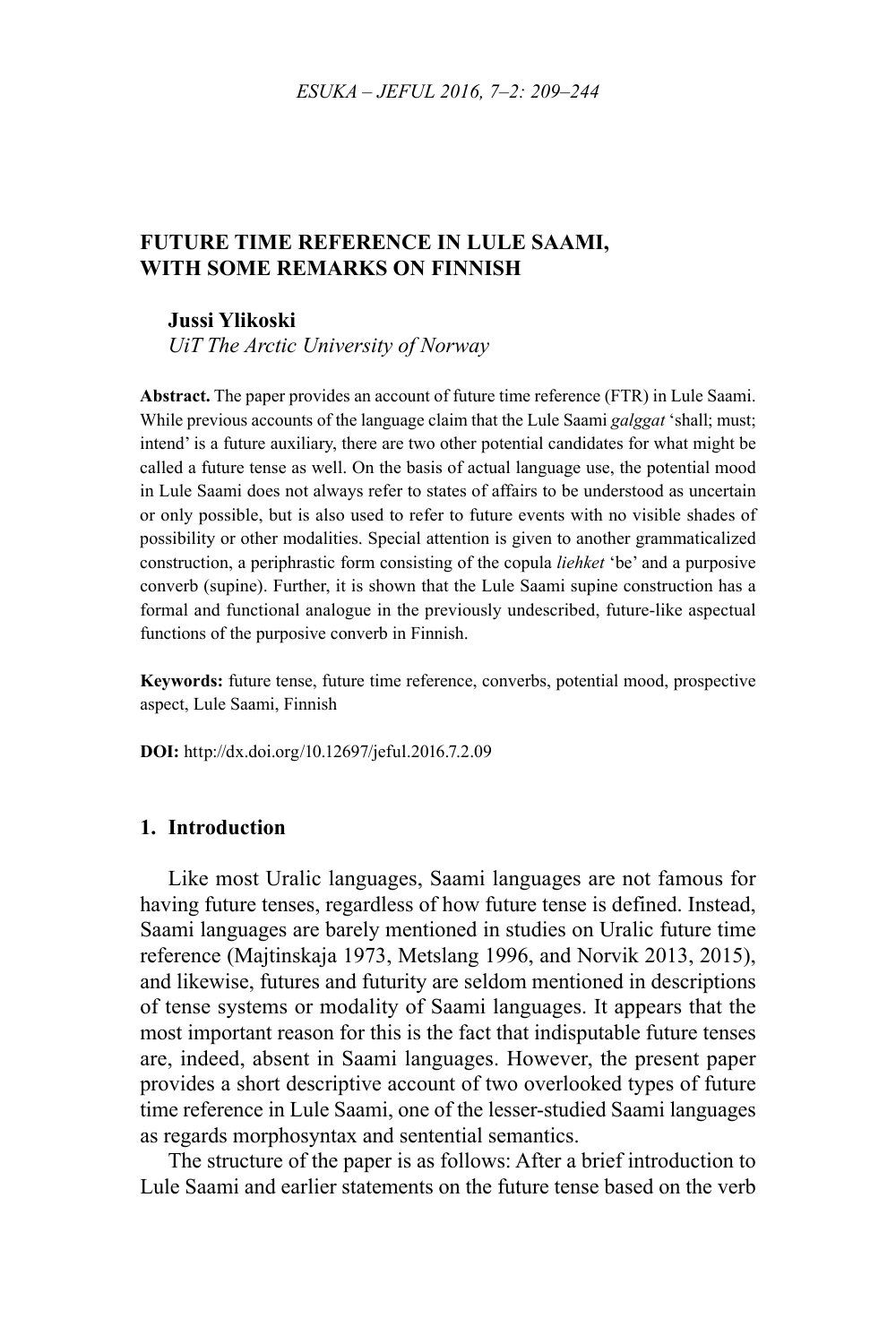*galggat* 'shall; must; intend' (Section 2), Section 3 provides new information about the use of the so-called potential mood in functions that are better understood as explicit references to future time rather than as expressions of possibility. In Section 4, the discussion is extended to functionally similar periphrastic expressions consisting of the copular verb *liehket* 'be', which functions as an auxiliary to the lexical verb in the so-called supine form in -*tjit*/-*ttjat*, otherwise a purposive converb with partly infinitival functions. Section 5 draws the three future time reference devices together and discusses their differences and similarities. Special attention is also given to a poorly described future-like construction in Finnish, as the Lule Saami supinal future construction is also structurally similar to the use of the Finnish purposive converb in -*takse*- with the copula *olla*.

As often is the case with expressions that could be characterized as future tenses, all of the verb forms discussed here are functionally intertwined with various shades of modality such as intention, possibility and necessity. Furthermore, it is often difficult to make a distinction between the idea of a future tense and expressions of aspect under labels like immediate future or prospective aspect. The concept of a future tense is notoriously difficult and controversial for a variety of reasons, but instead of contributing to theoretical controversies, the main purpose of the present paper is simply to provide the first systematic account of future time reference in Lule Saami, and, most importantly, to describe some of the previously unnoticed grammatical future time reference devices in the language for the very first time. To this end, the theoretical basis of the description is largely identical to the discussion on *future time reference* and the so-called *future time reference (FTR) devices* as defined and used by Metslang (1996), Dahl (2000) and Norvik (2013, 2015). Following Norvik (2015: 13), the term FTR device is used here "because it does not presuppose that the device under discussion is a grammaticalised future marker" but rather a grammatical device or a "gram" – including the so-called present (non-past) tense in Lule Saami – that may be used to refer to future events and actions even though various shades of modality and aspect cannot be necessarily delineated outside the temporal interpretations.

The majority of the data and information comes from the multigenre text corpus of Lule Saami (nearly 800,000 words), originally published within approximately the past three decades and made available by the SIKOR corpus at UiT The Arctic University of Norway. As for the genres included in the corpus, the subcorpora have been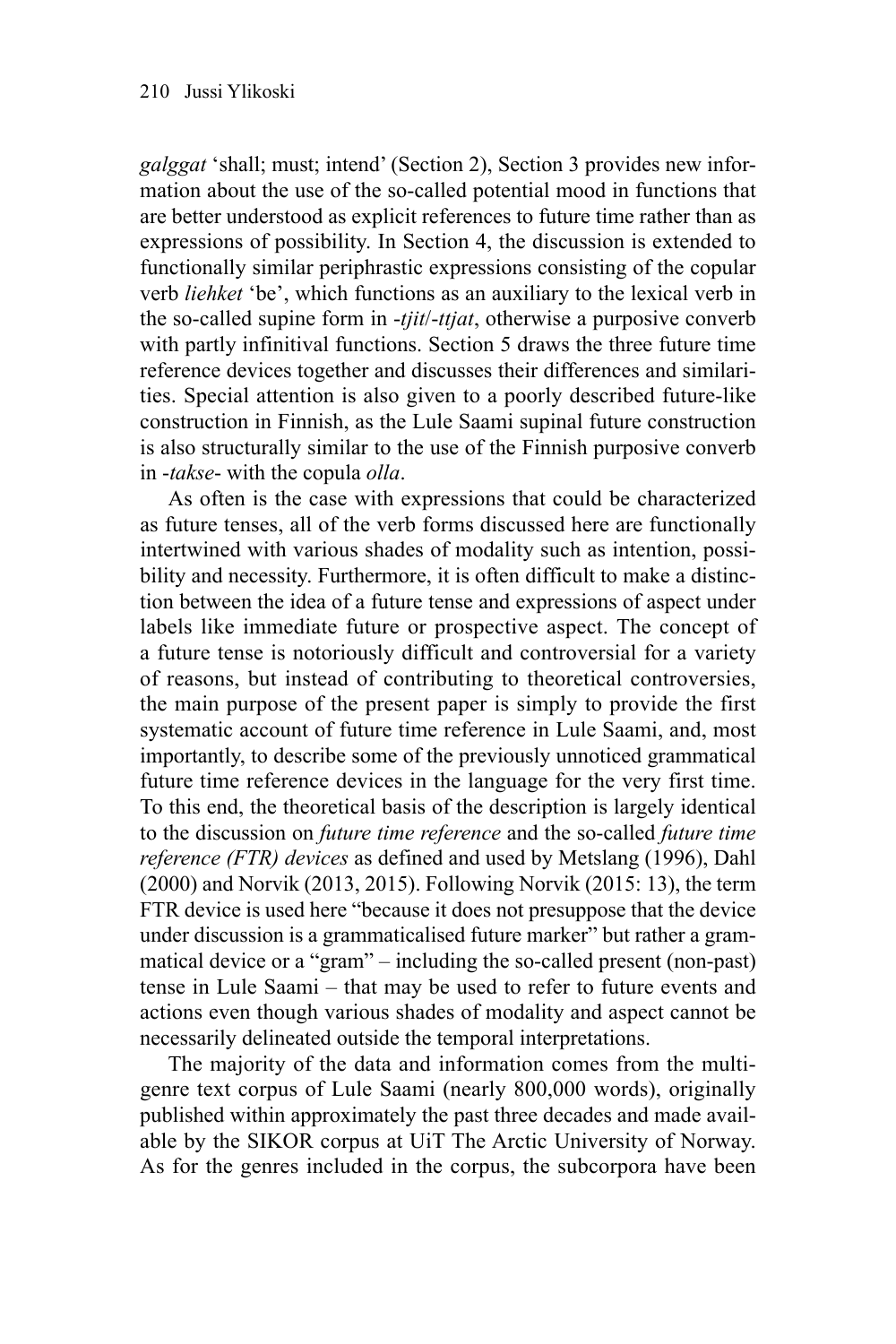labeled as administrative, religious, non-fiction, fiction, legal, newspaper and scholarly texts. Only a minor part of fiction is based on oral folklore. The data sources also include various other texts, such as the earliest authentic stories in Lule Saami (Halász 1885, Qvigstad 1929). Although much of the data comes from a comparatively large corpus with respect to the size of the language community, this study is almost exclusively qualitative in nature. It has not been possible to extend and diversify the topic and methods of the present observational description of written language data to the study of spoken language or a pursuit of grammaticality judgments by native speakers within the confines of this study.1 For the purposes of the present paper, the orthographic variation resulting from earlier scholarly transcriptions and orthographic standards has been reduced to a minimum by transforming nearly all data to the present standard orthography.

# **2. History of research: Future auxiliaries in the Saami grammatical tradition**

Lule Saami, spoken in the Nordland County of Norway and the Norrbotten County of Sweden, is the nearest sister language of North Saami and structurally even closer to Pite Saami, a highly endangered language spoken south of Lule Saami. With approximately one thousand speakers, Lule Saami continues to be transmitted to new generations and has an established status as a literary language. However, although Lule Saami and North Saami are nowadays kept strictly apart and generally regarded as two distinct languages, there is still no full consensus on the exact border between the two languages.<sup>2</sup> On the other hand, as North Saami currently enjoys the privilege of being the foremost indigenous language of Norway, Sweden and Finland, the description of Lule Saami has not been in the main focus of Saami linguistics since Halász (1881, 1885) and Wiklund's (1890, 1891, 1915) pioneering work more than a century ago. Most of our current understanding of Lule Saami grammar is based on early descriptions by Wiklund (1891, 1915)

<sup>1</sup> I wish to express my thanks to Inga Lill Sigga Mikkelsen, Heidi Niva and the two anonymous reviewers for their valuable comments on earlier versions of this paper, and *edna gijtto* to Inngá for insightful and inspiring comments about my findings and emerging intuition about her language.

<sup>2</sup> For diverging dialectological approaches to the issue, see Wickman (1980), Sammallahti (1998: 19) and Rydving (2013).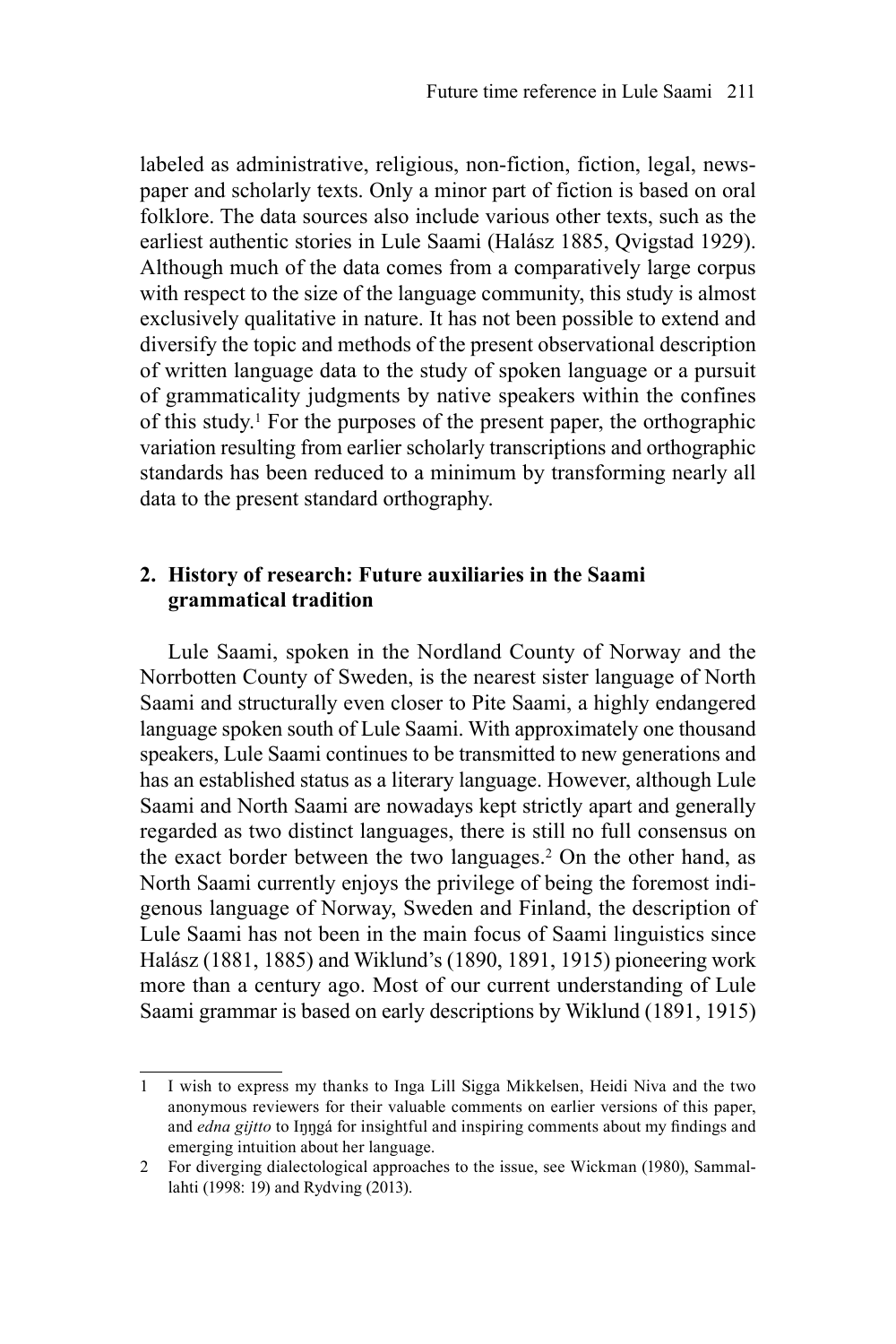and a later school grammar – clearly influenced by the North Saami grammatical tradition – by Spiik (1989).

In Saami linguistics, it is customary to view the TAM categories as more or less identical to those of the Finnic languages: Most Saami languages have four moods (indicative, imperative, conditional and potential) and two inflectional tenses – the present and the past. In addition to these, past participles are combined with the copulas to form periphrastic tenses labeled as perfect and pluperfect. As such, these tense systems appear to be quite similar to those in the neighboring Scandinavian languages (Norwegian and Swedish) and other Germanic languages.3 However, especially Lule Saami grammars make an exception in presenting also a future tense, a periphrastic verb form consisting of the auxiliary *galggat* and the lexical verb in the infinitive in -*t*. This tradition goes back to Halász's (1881: 59–60) and Wiklund's (1891: 271, 1915: 81) early descriptions of the grammar and is repeated in Spiik's (1989: 75 ff., 103–104) modern school grammar. The most recent school textbooks also include the "second future", in which the auxiliary is in the past tense (Andersen 2002b: 63, 2004: 112–113); this will be discussed from an aspectual point of view in Section 5 below:

- (1) a. *Sijdan galggap guolijt bårråt*. ("the first future") home.INE shall.PRS.1PL fish.PL.ACC eat.INF 'At home, we are going to eat the fish.' (Andersen 2004: 113)
	- b. *Sijdan galgajma guolijt bårråt.* ("the second future") home.INE shall.PST.1PL fish.PL.ACC eat.INF 'At home, we were going to eat the fish.' (Andersen 2004:  $113$ )

However, the above-mentioned grammars pay little attention to the fact that future time reference is only one of the many functions of this construction, or, more precisely, of the modal verb *galggat* 'shall; must; intend', which almost always takes the infinitive as its complement. On the other hand, not unlike in most Uralic languages as well as in the neighboring Scandinavian ones, the so-called present tense in Lule Saami is actually a non-past tense that may also refer to future

<sup>3</sup> The apparent similarity of the Saami and Scandinavian tense systems is less obvious if one takes into account the progressive periphrastic forms (to be discussed in Section 4), in which the lexical verb is in the progressive non-finite form, traditionally enigmatically labeled as the "actio essive" (see Korhonen 1974: 94ff., Ylikoski 2009: 40).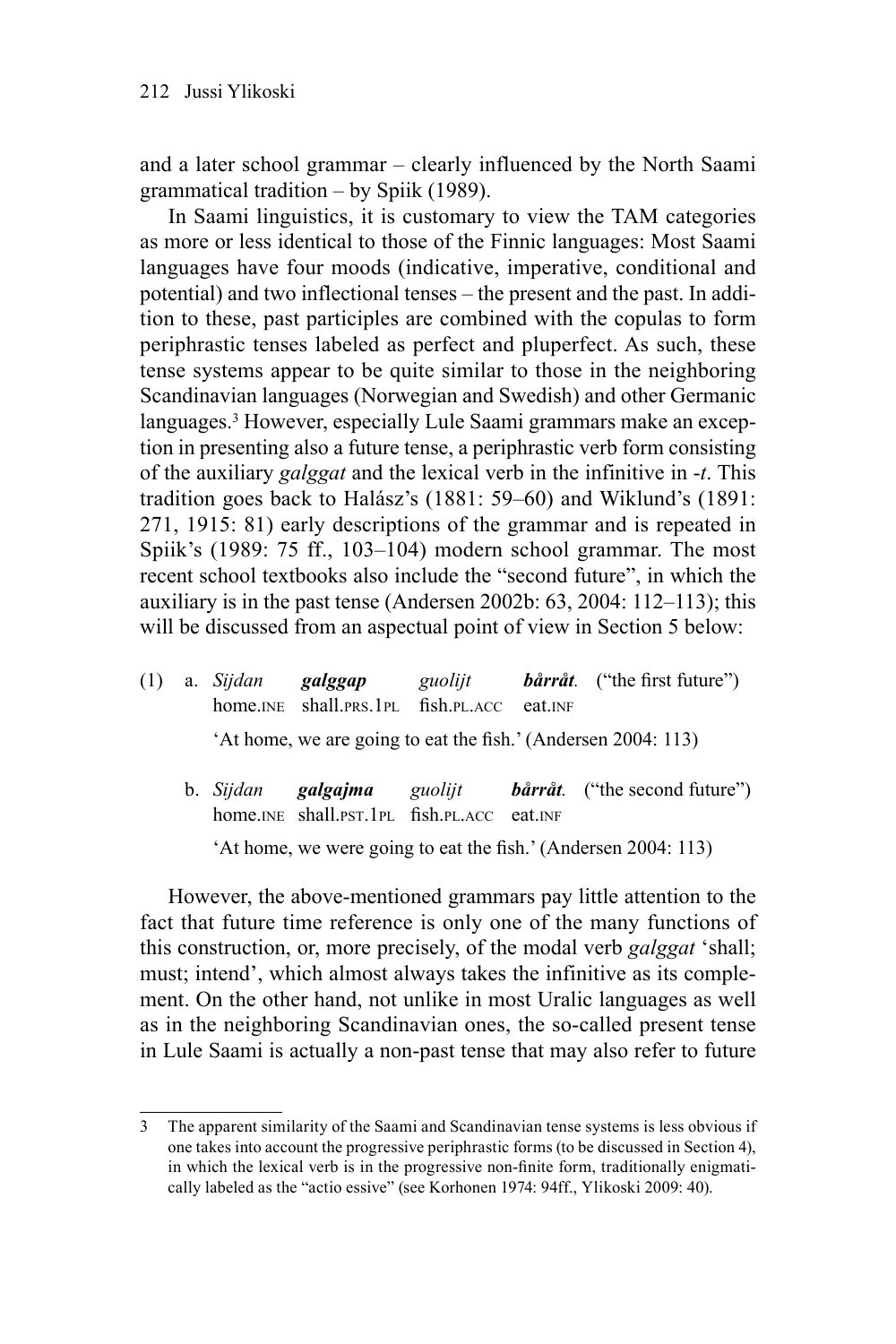events. As seen in (2), the alleged "future" based on *galggat* is also used to express modal meanings such as intention, obligation and necessity (prohibition):

(2) *Jus galga muorav miehtses viedtjat, de galga* if shall PRS 2sG tree ACC woods.ELA fetch.INF DPT shall PRS 2sG *aj tjáppagit dav tjuollat. Ja diedon dal i* also nicely it.ACC cut.INF and of.course DPT NEG.PRS.2SG *goassak galga gálmijt ráfeduhttet.* ever shall.CNG corpse.PL.ACC disturb.INF 'If you are going to fetch a tree from the woods, you must cut it cleanly.

And of course, you must never disturb corpses (buried in the woods).' (SIKOR)

In a nutshell, the functions of *galggat* are quite identical to those of *skulle* and *skola* in Norwegian and Swedish, respectively (see, e.g., Faarlund et al. 1997: 604–612 for Norwegian). For example, *galggat* is also used without any verbal complements to express intended motion to a specific goal such as school in (10) below (cf. Dahl 2000: 326, Note 2 for Scandinavian). As virtually all Lule Saami speakers are bilingual in Norwegian/Swedish, remarkable interference from the majority languages occurs on all levels of the language, and modal verbs are no exception. Similar tendencies can be observed in Pite Saami and in most of North Saami, mainly spoken in Norway and Sweden (Koskinen 1998: 38–56, Wilbur 2014: 156–157, 241). Apparently, the recent development of *galggat* and its cognates such as Pite Saami *gallgat* and North Saami *galgat* may be partly due to the phonological similarity of the Saami verbs and the Scandinavian verb in its present tense form (Norwegian *skal*, Swedish *ska(ll)*).4 What is more interesting, we are here observing a situation in which an ancient Indo-European loan in Uralic (including

(i) *Galgat=go mii álgit vai eat=go álgge?* shall.prs.1PL=Q 1PL begin.INF or NEG.1PL=Q begin.prs.cnG *Jus mii galgat álgit, de mii fertet álgit dál.* if 1PL shall.PRS.1PL begin.INF DPT 1PL must.PRS.1PL begin.INF now 'Are we going to begin [to raise money for a school class] or not? If we are going to begin, we must begin now.' (A speaker of North Saami in Guovdageaidnu, Norway, 2011; personal observation)

<sup>4</sup> Example (i) from Norwegian North Saami crystallizes the fact that *galgat* is partially losing its modal functions to the benefit of verbs like *fertet* 'must; have to'. However, *galgat* has not become an obligatory FTR device; rather, the so-called present tense is best understood as non-past in North Saami as well.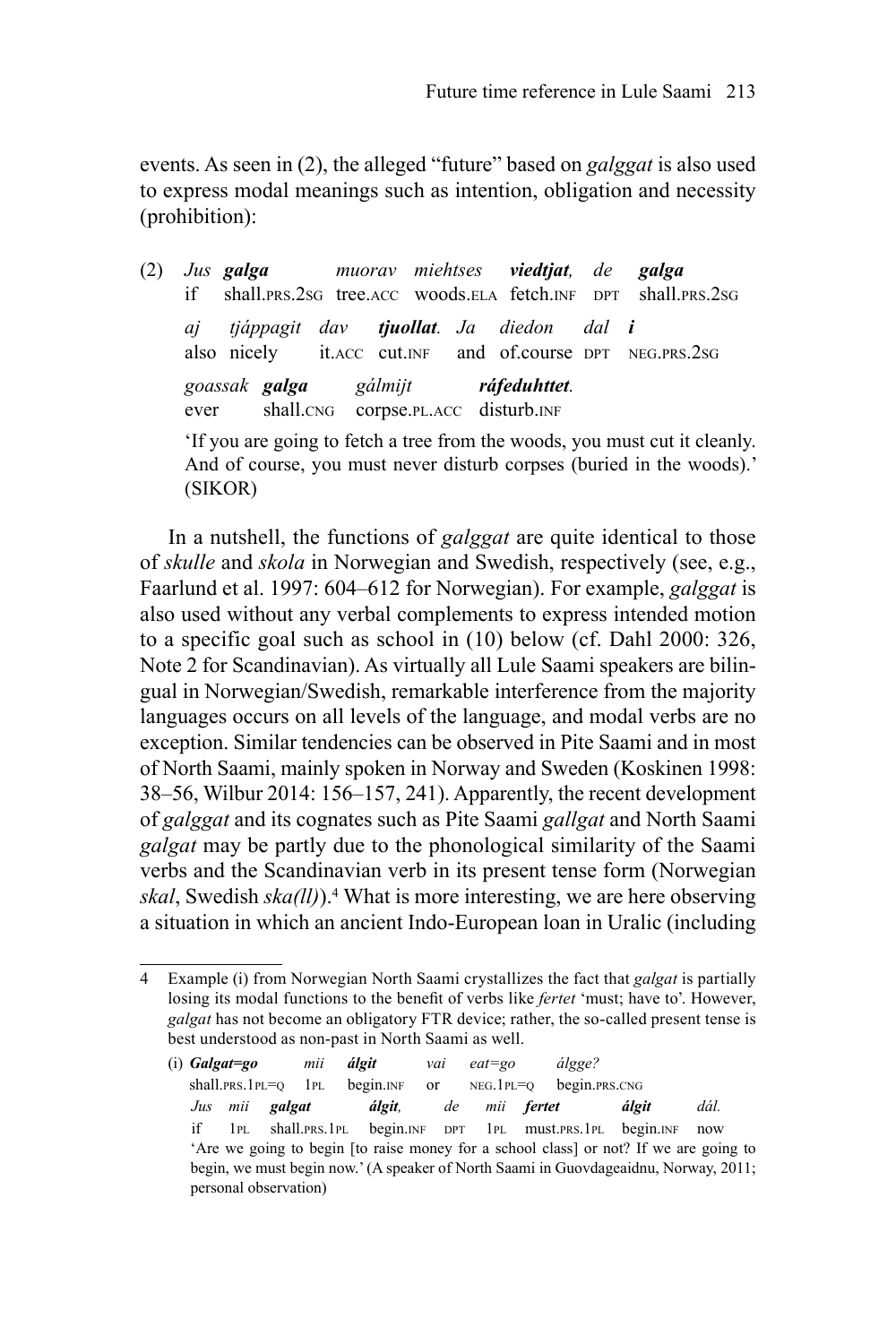Hungarian *kell* 'must', for example) has come into close contact with its distant relatives in modern Scandinavian descendants of PIE \**skelH*-/\**skl̥H*- (also > English *shall*, German *sollen*, etc.) (Koivulehto 2001: 236–237). As the functions of the Scandinavian and Saami verbs have gradually become more and more similar, it appears that the etymological circle is, in a way, closing.

While it appears that *galggat* + infinitive is, indeed, perhaps the most frequent grammatical FTR device in Lule Saami, it is important to understand that it is far from being a true future tense. Rather, it is a multi-purpose modal construction headed by the multi-purpose modal verb *galggat* 'shall; must; intend; etc.' whose usage is greatly affected by the corresponding verbs in the Scandinavian majority languages. The construction is not on a par with the inflectional present and past tenses, but is rather an optional alternative to the present tense that would be better characterized as a general non-past tense. While the actual use of *galggat* would merit a detailed study in itself, the following sections provide more novel information about other functionally similar but historically more autochthonous and structurally more grammaticalized FTR devices in Lule Saami.

## **3. The so-called potential mood in Lule Saami: a mood or a tense marker?**

Like the verb *galggat*, the so-called potential mood in Lule Saami goes back to Proto-Saami and has survived to some degree in most Saami languages. The functions of the Saami potential have been described quite extensively by Bartens (1980), but he pays next to no attention to the potential in Lule Saami in particular. In Lule Saami, the potential mood marker is -*(t)tj*- /-(č)č-/ (IPA /t͡ʃ(ː)/) followed by person suffixes for all persons except for the zero-marked third person singular, which ends in the potential marker  $-sj$  /-š/ (IPA / $\int$ ). The potential is regarded as a mood without tense distinctions, and – unlike in North Saami – the present vs. past tense distinction applies to the indicative only (Table 1). In other words, the potential forms are in paradigmatic contrast with the present and past indicative.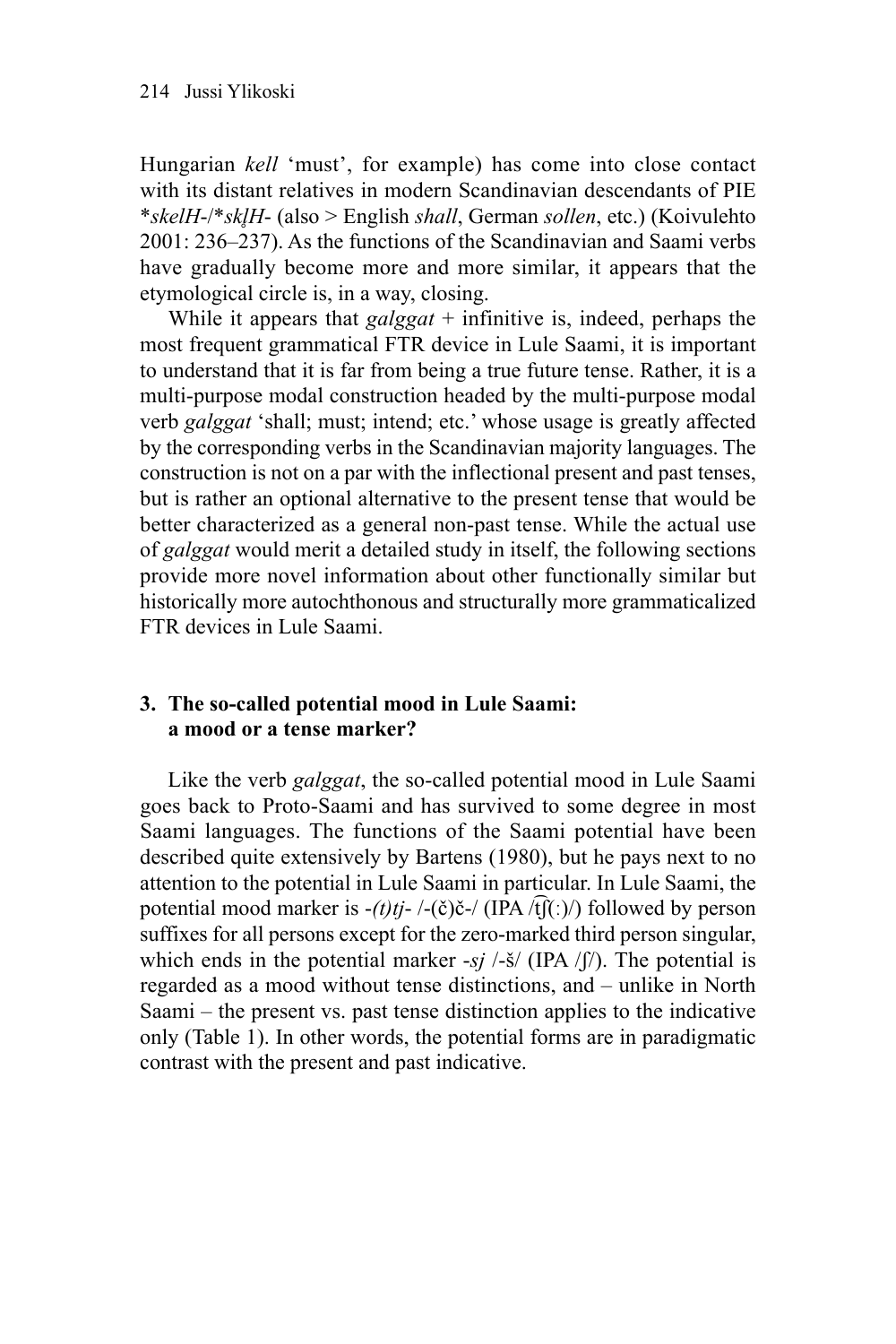**Table 1.** The inflectional paradigms for the verb *tjállet* 'write' in the present and past indicative and the so-called potential mood.

|                 | Present indicative | Past indicative | Potential    |
|-----------------|--------------------|-----------------|--------------|
| $1_{SG}$        | tjáláv             | tjálliv         | tjálitjav    |
| 2s <sub>G</sub> | tjálá              | tjálli          | tjálitja     |
| 3s <sub>G</sub> | tjállá             | tjálij          | tjálisj      |
| $1_{\rm DU}$    | tjállin            | tjálijma        | tjálitjin    |
| $2_{DU}$        | tjállebihtte       | tjálijda        | tjálitjihppe |
| 3 <sub>DU</sub> | tjálleba           | tjálijga        | tjálitjibá   |
| 1PL             | tjállep            | tjálijma        | tjálitjip    |
| 2PL             | tjállebihtit       | tjálijda        | tjálitjihpit |
| 3PL             | tjálli             | tjállin         | tjálitji     |

As for the meaning of the potential, both Wiklund (1915: 112) and Spiik (1989: 105) use the Swedish auxiliary *torde* 'should, ought' and the adverbs *förmodligen* and *nog* 'probably; presumably' to characterize the meaning of the potential in sentences such as (3):

| $(3)$ <i>Bådisj</i>                  | gåjt | idida.                                                                            |
|--------------------------------------|------|-----------------------------------------------------------------------------------|
| come.por.3sg in.any.case morning.gen |      |                                                                                   |
|                                      |      | 'S/he ought to come in the morning in any case.' (Wiklund 1915: 112) <sup>5</sup> |

My aim is not to present quantitative data on the functions of the potential in contemporary or earlier Lule Saami, but (3) is a quite typical occurrence of the potential as a predicate that refers to a future event that is supposed to come true (see also Tuolja & Kuoljok 1999: 155–158, Andersen 2004: 115). However, it is equally possible to see potential verb forms in contexts where they do not refer to the future but explicitly to the present time. In  $(4)$ , it is obvious that the fairy tale in question ends with a supposition that does not refer to the future but is presented as a possible state of affairs at the moment of speaking:

<sup>5</sup> Wiklund's (1915: 112) translation into Swedish: *han kommer nog, han torde komma i morgon*.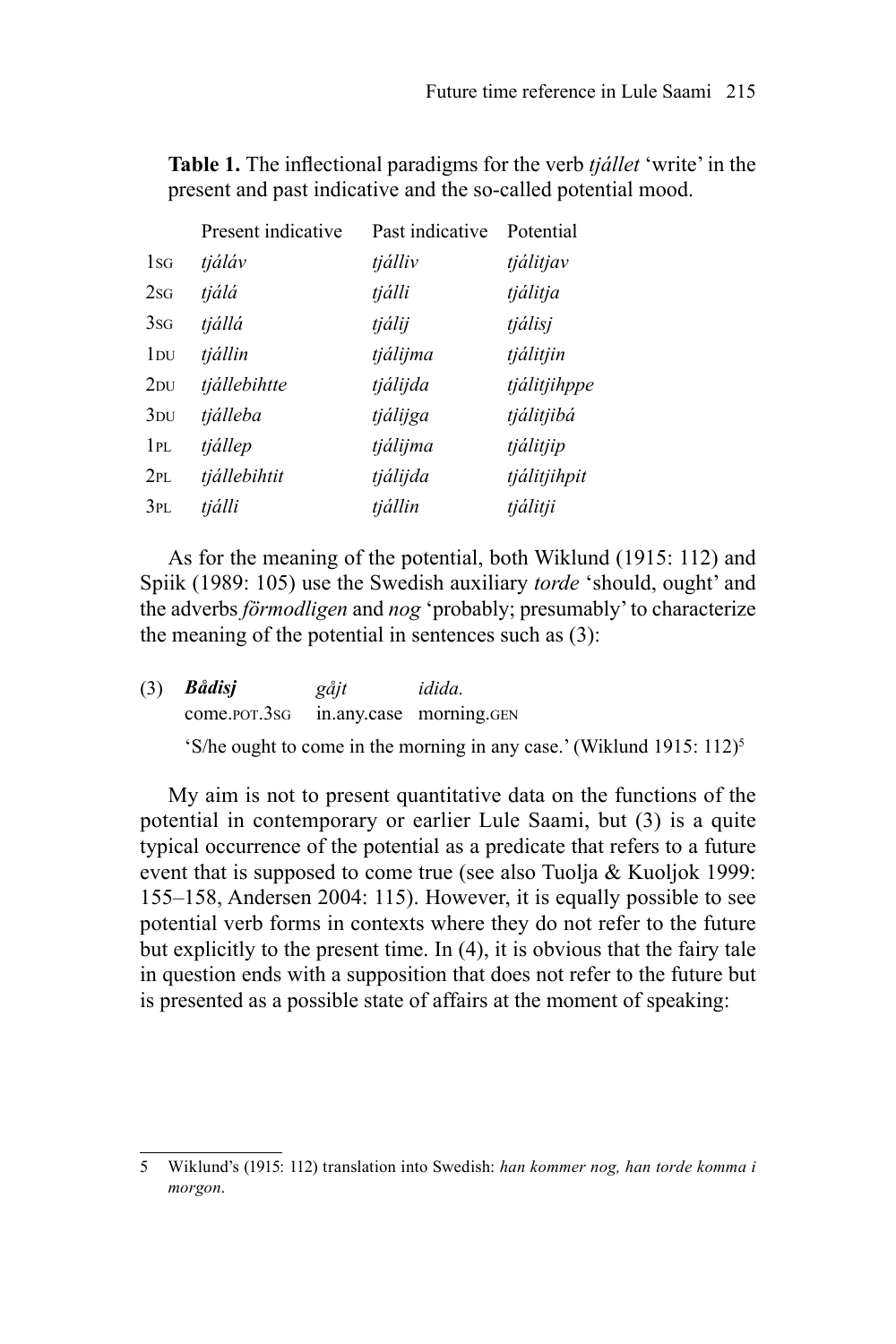(4) *De báhttja usjudij: "Buorep la dal prinsessajn* DPT boy think.PST.3SG good.CMPV be.PRS.3SG DPT princess.COM *válldut gå råhtujn," ja de vuordij ja* marry.INF than rat.COM and DPT wait.PST.3SG and *tjåhkkidij voaŋnnaj, ja de vuojijga girkkuj* sit.down.pst.3sG carriage.ill and DPT drive.pst.2DU church.ill *ja jugálvis åroj guokta vahko, ja ihkap vil* and feast stay.PST.3SG two week.GEN and maybe still *dálla jutsátji, guhtis diehtá?* now make.noise.POT.3PL who know.PRS.3SG

'And then the young man thought: "it is better to marry the princess instead of the rat", and then he waited and sat down in the carriage and then they drove to church, and the wedding feast lasted for two weeks, and **they are probably still making noise**, who knows.' (SIKOR << Qvigstad 1929: 492)

On the other hand, the fairy tale has previously contained (5), and the same storyteller has also produced (6):

- (5) *Valla báhttja usjut sjávot: "Galla mån dal dujna* but boy think.PRS.3SG quietly DPT 1SG DPT 2SG.COM *válldutjav, vuorde beri!"* marry.por.1sg wait.IMP.2sg just 'But the boy thinks to himself: "I'll marry you for sure, just wait!"' (SIKOR << Qvigstad 1929: 488)
- (6) *De javllá biernna: "Vuojnitjin måj dal goappá* DPT say.PRS.3SG bear see.POT.1DU 1DU now which.GEN *bahta buojdep sjaddá gå gåhttsåjin* buttocks greasy.CMPV become.PRS.3SG when wake.PRS.1DU *oademis."* sleeping.ELA

'Then the bear says: "Now we'll see whose buttocks get greasier when we wake up from sleep."' (SIKOR << Qvigstad 1929: 472)

Unlike in (4), in Examples (5–6) the speakers present their future expectations as firmly as seems to be possible when referring to future time. In (5), the boy is not speaking about the future marrying event as a mere possibility, but rather as if he were destined to marry the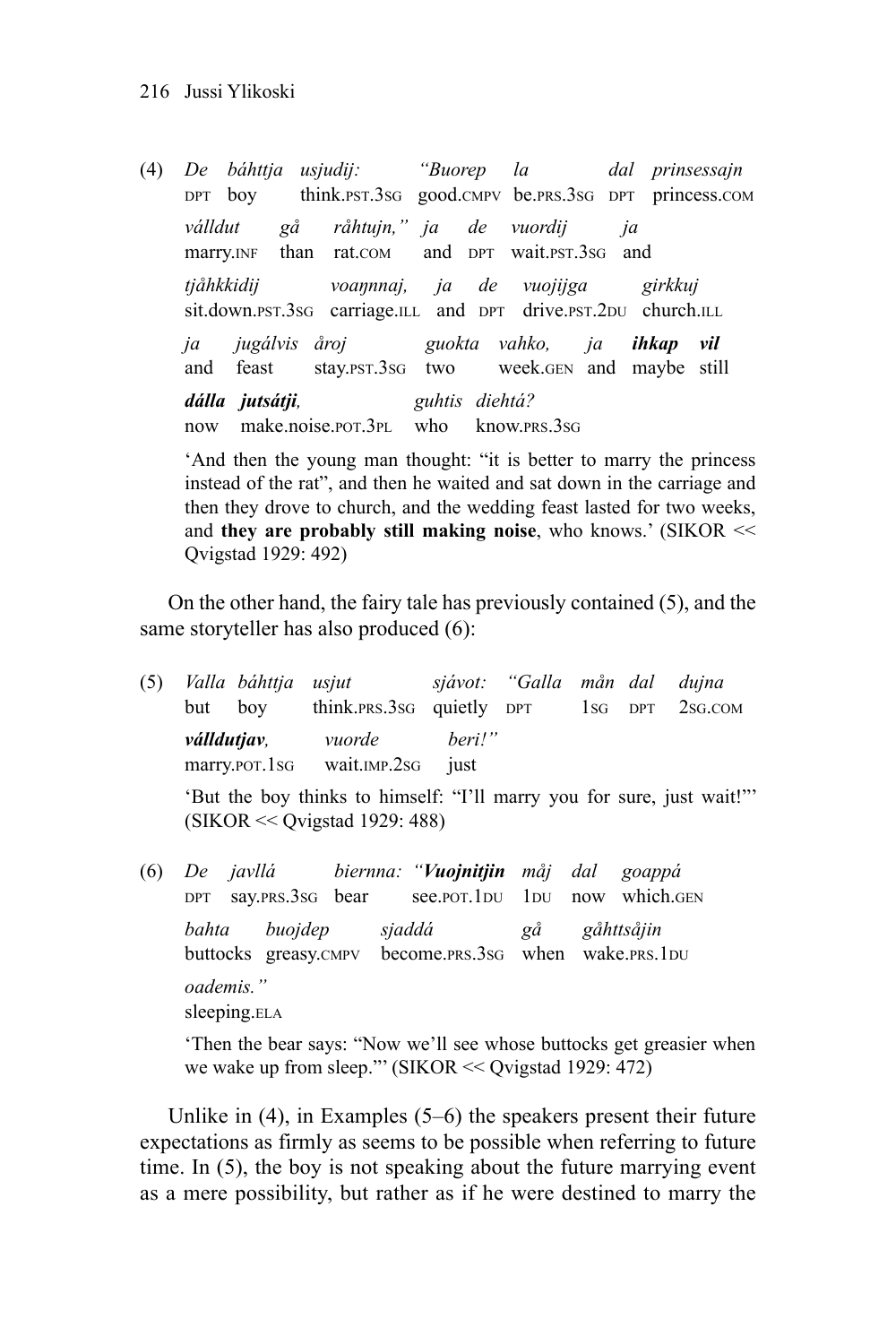princess he is talking about. In addition to the above examples from stories collected in the 1880s, Lule Saami has continued to use its potential in a very similar manner through the 20th century and up to this day:

(7) *Hähttutjav má mån gábmagijt goarrát, tjoaskosj* must.POT.1SG DPT 1SG shoe.PL.ACC begin.to.sew.INF cool.POT.3SG *gåjt dal ruvva ja dåj nuvtagijt* in.any.case now soon and 2DU Saami.winter.shoe.PL.ACC *dárbahihppe.* need.PRS.1DU 'I'll have to start sewing shoes; it'll get cold soon in any case and you

need winter shoes.' (SIKOR < Tuolja 1987)

(8) *– Idisj sån, vuojnitja då, javlaj.* appear.POT.3SG 3SG see.POT.2SG DPT say.PST.3SG 'He'll appear, you'll see, he said.' (SIKOR < Andersen 2002a)

It is not possible to go into details of the neighboring sister languages of Lule Saami, but it seems safe to state that potential verb forms that refer to future with such confidence – making the entire label "potential" appear to be a misnomer – are quite foreign to other Saami languages. In North Saami, the cognate of this Lule Saami mood might be better labeled as "dubitative" (Aikio 2009), whereas the Pite Saami potential is said to refer to future events that are presented as possible or likely to happen (Lehtiranta 1992: 88, Wilbur 2014: 154–155, 248–249).

Further, it appears that the potential mood is far more frequent and productive in Lule Saami than in any other Saami language. At least in North Saami and Aanaar (Inari) Saami in the northeast, the potential mood is largely confined to potential forms of the copulas *leat* and *leđe*  and a small number of other verbs, and non-dubitative references to future are rather foreign to the use of the potential mood. As for Pite Saami, the use of the potential seems to have diminished significantly in connection with language attrition (cf. Bartens 1980, Lehtiranta 1992: 88, and Wilbur 2014: 167), but Lule Saami uses its nearly identical forms to the extent that it might be justified to ask whether the potential forms should be understood as a mood or perhaps also as a kind of tense category. True, it is understandable that verb forms such as *jutsátji* 'they are probably making noise' (4) are regarded as manifestations of a mood other than the indicative, but on the other hand, the features that differentiate the potential forms ('I'll marry', 'we'll see', 'I'll have to',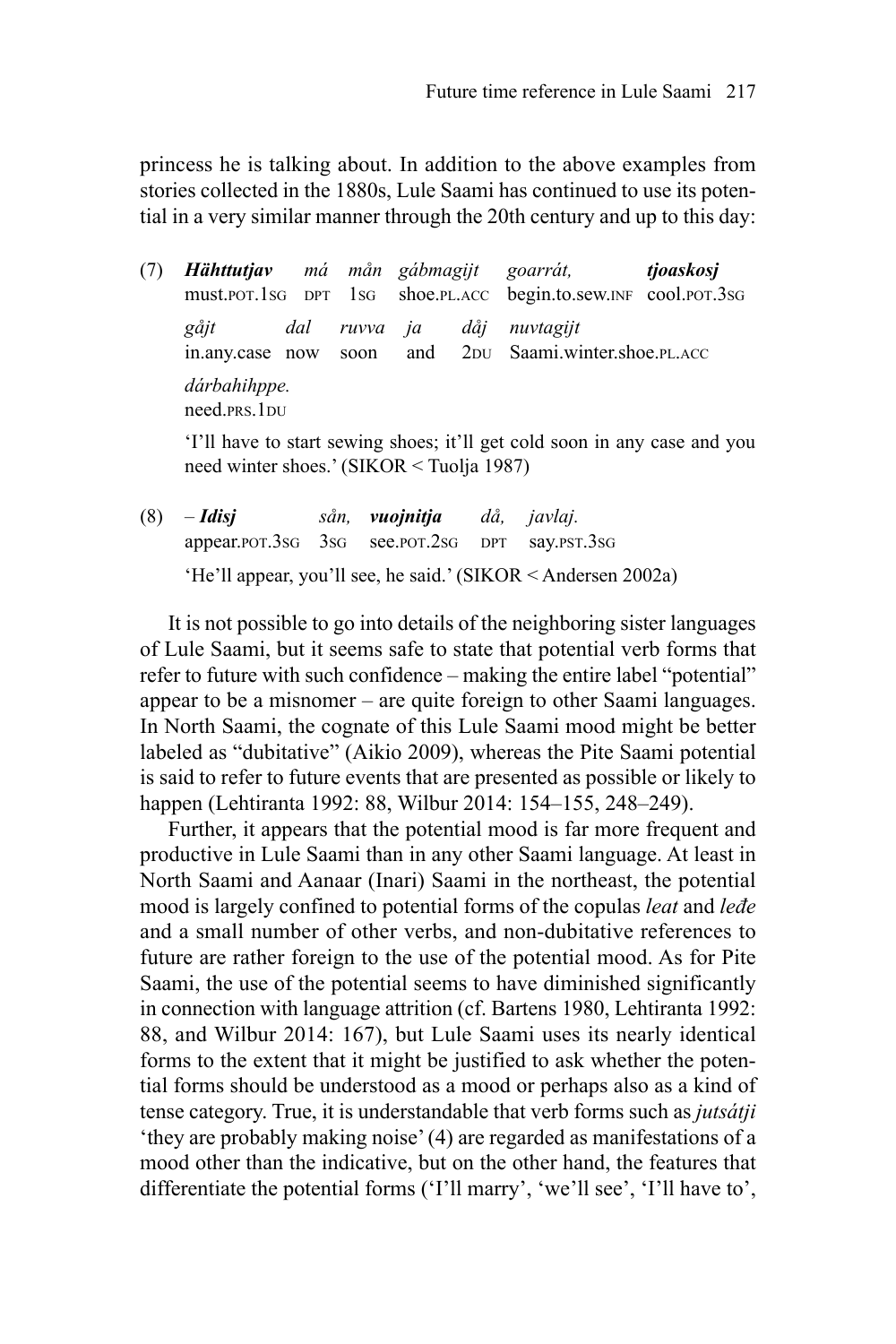'it'll get cold', 'he'll appear', 'you'll see') in (5–8) from the indicative present seem to belong primarily to the realm of time reference rather than modality. Similar examples from other Saami languages have been only briefly mentioned by Bartens (1980: 23–24).6

It may also be added that the potential is also formally analogous to the indicative present and past tenses in the field of periphrastic negatives for the copula *liehket*, as the second person singular and third person plural negative auxiliaries *i* and *e* have coalesced with the potential connegative form *littja* to yield the specialized forms *illittja* and *ællitja* (*ællittja*7), which are comparable to *illa* [be.NEG.PRS.2SG], *illim* [be.NEG. PST.2SG], *ælla* [be.NEG.PRS.3PL] and *ællim* [be.NEG.PST.3PL] (Table 2).

**Table 2.** The inflectional paradigms for the negation of the copula *liehket* in the present and past indicative and the so-called potential mood.

|                 | Present indicative Past indicative |          | Potential                  |
|-----------------|------------------------------------|----------|----------------------------|
| 1sG             | iv la                              | iv lim   | iv littja                  |
| 2sG             | illa                               | illim    | illittja $(\sim$ i littja) |
| 3s <sub>G</sub> | ij la                              | ij lim   | ij littja                  |
| $1_{\rm DU}$    | en la                              | ejma lim | en littja                  |
| 2 <sub>DU</sub> | æhppe la                           | ejda lim | æhppe littja               |
| 3 <sub>DU</sub> | æbá la                             | ejga lim | æbá littja                 |
| 1PI.            | ep la                              | ejma lim | ep littja                  |
| 2PL             | ehpit la                           | ejda lim | ehpit littja               |
| 3PL             | ælla                               | ællim    | $\alpha$ elli $(t)$ tja    |
|                 |                                    |          |                            |

In addition to being examples of *ælli(t)tja*, (9–10) are further examples of potential forms in contexts where it would be awkward to explain the use of the potential by the need to refer to uncertainty of states of affairs such as the arrival of Christmas after the four Sundays of Advent (9):

(ii) *Båråtjip mij galle.* eat.POT.1PL 1PL DPT

<sup>6</sup> Bartens' (1980: 24) only example (ii) from Lule Saami stems from a text published by Wiklund (1915: 145), but judging from its original context, his example and his German translation for it remain somewhat ambiguous as regards its modal connotations.

<sup>&#</sup>x27;We'll eat soon.' (Bartens 1980: 24 < Wiklund 1915: 145; Bartens' translation: *Wir würden schon essen*.)

<sup>7</sup> According to both Spiik (1989: 72) and Tuolja and Kuoljok (1999: 158), the third person plural form is *ællittja* (*ällittja*), but in actual usage (9–10), the word form is spelled *ællitja.*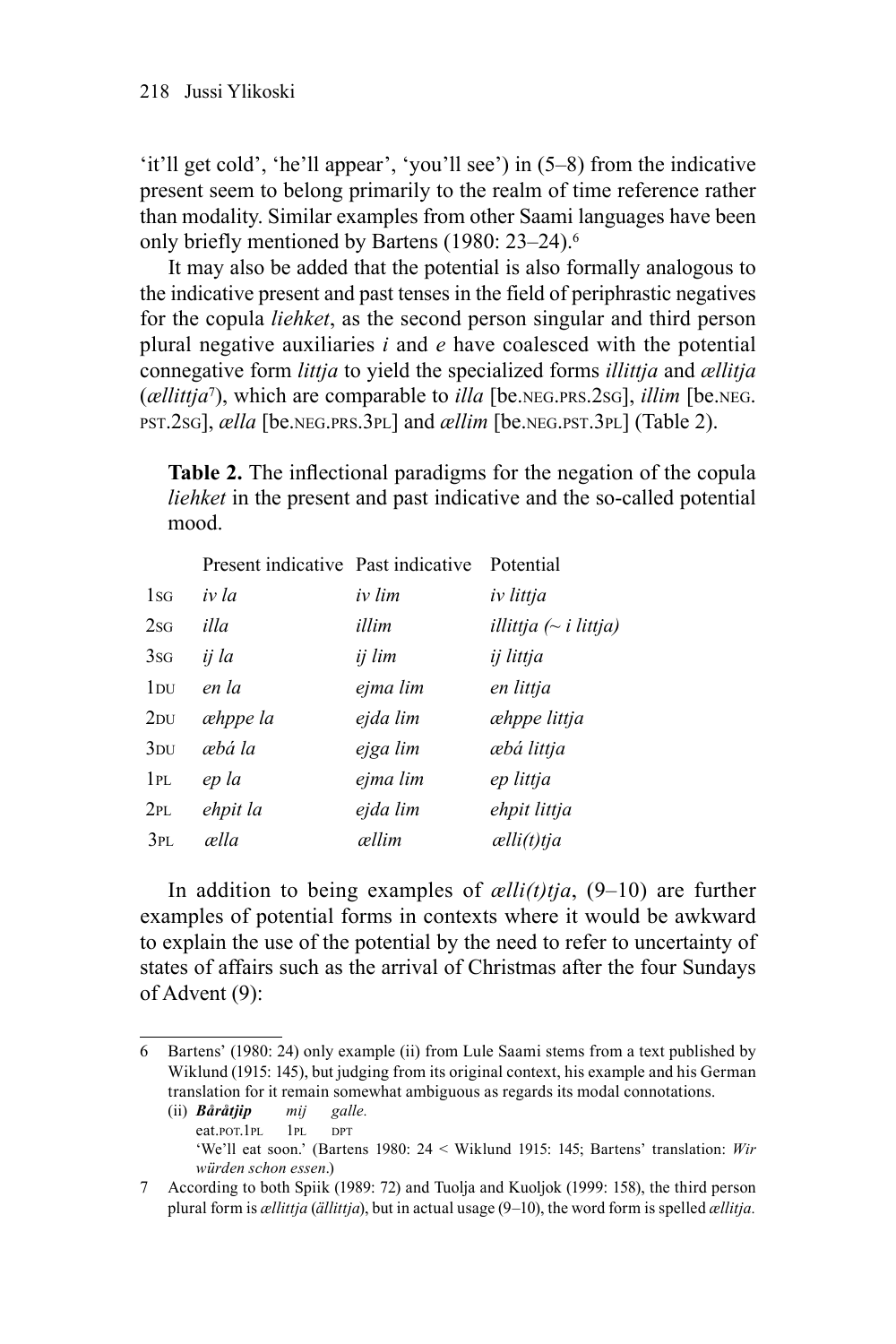- (9)  *Goassa li javla? gatját Bov.* when be.prs.3pl Christmas(.pl) ask.prs.3sG B. *– Na, gå de ulmutja li tsahkkidam divna* well when DPT human.PL be.PRS.3PL light.up.PST.PTCP all *niellja ginntala, de ællitja moadda biejve vil,* four candle.GEN DPT be.NEG.POT.3PL many day.GEN anymore *tjielggi ieddne.* explain.PRS.3SG mother '– When is Christmas? Bov asks. – Well, once all four candles have been lit, there won't be many days left, mother explains.' (Persen 1999a: 10)
- (10)  *Le gus ietjat lanjáv rádjam?* be.PRS.2SG Q REFL.GEN.2SG room.ACC clean.up.PST.PTCP *Ællitja dávk dujna dasti rájnna biktasa gå* be.NEG.POT.3PL DPT 2SG.INE anymore clean garment.PL when *skåvllåj galga. Ieddne Lijnáj gehtjaj ja* school.ILL must.PRS.2SG mother L.ILL look.PST.3SG and *vásstádusáv vuorŋedij.* answer.ACC wait.PST.3SG *– Na rájatjav mån.* well clean.up.por.1sG 1sG *– Iektu aj dav javlli. (...)* yesterday also that.ACC say.PST.2SG '– Have you cleaned up your room? You're not going to have clean clothes when you must go to school. Mother looked at Lijná and waited for an answer. – OK, I'll clean up.
	- You said that yesterday, too. (...)' (Vars 2004: 17)

More important than clear morphological analogies with indicative past and present is the mere fact that in the above examples, too, the so-called potential mood is able to refer to future events without any specific modal – or aspectual – connotations, and in so doing it is functionally analogous to the two inflectional tenses that are distinguished in the indicative only. This interpretation is also corroborated by the fact that Examples (9–10) are translations from North Saami, and the original sentences have their predicates in the present indicative – with future time reference – and do not have any other grammatical or lexical expressions of modality either: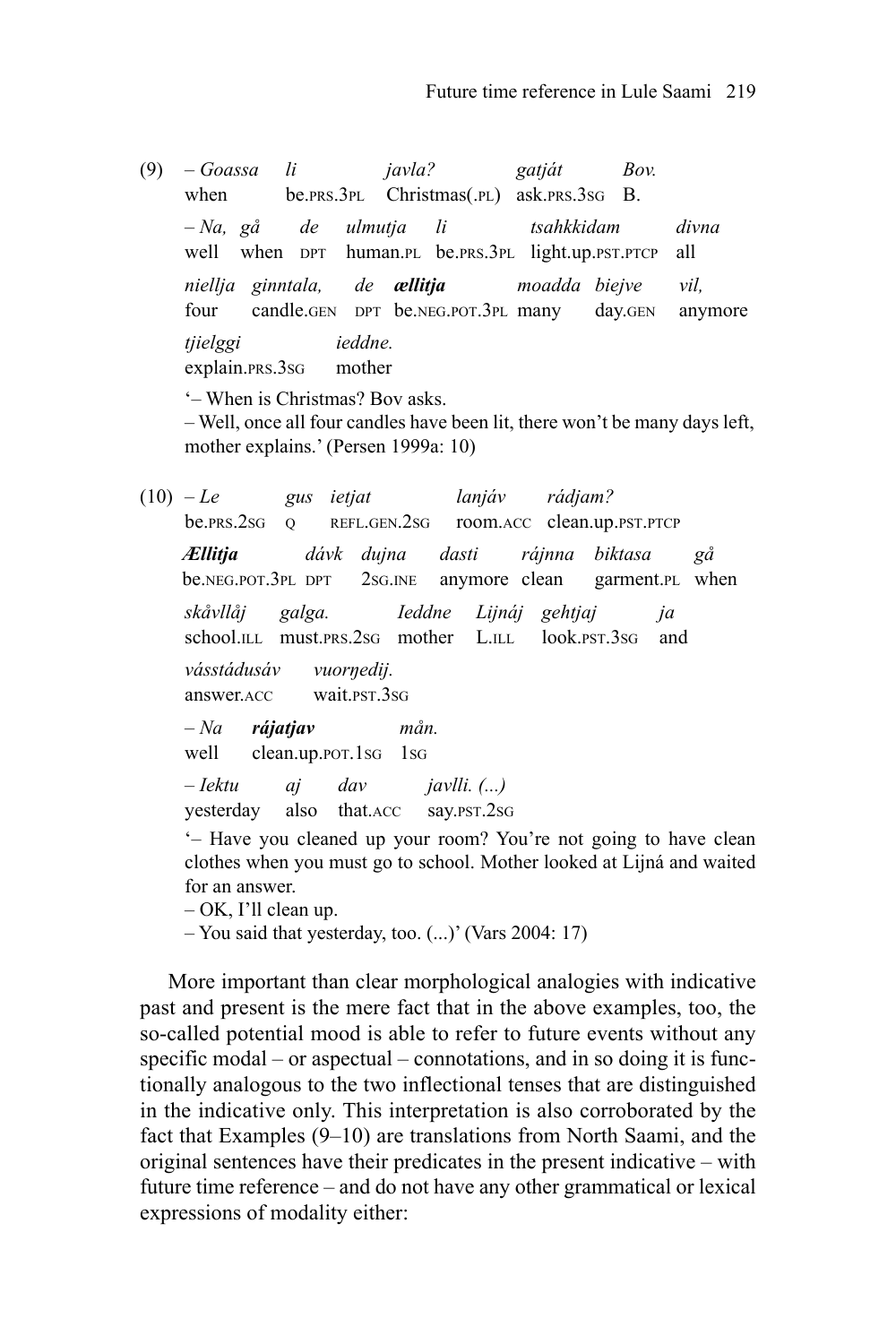North Saami

| $(11)$ - Goas bat juovllat |                 |            |                  |                              | leat? |                                 | jearrá                                            | Bov. |
|----------------------------|-----------------|------------|------------------|------------------------------|-------|---------------------------------|---------------------------------------------------|------|
|                            |                 |            |                  |                              |       |                                 | when DPT Christmas(.pl) be.prs.3pl ask.prs.3sG B. |      |
| $-Na$ .                    | $g_0$           | dal olbmot |                  |                              | leat  |                                 | cahkkehan                                         |      |
| well                       |                 |            |                  |                              |       |                                 | when DPT human.PL be.PRS.3PL light.up.PST.PTCP    |      |
| buot                       | njeallje        |            |                  | gintala, de                  |       | eai                             | leat                                              |      |
| all                        | four            |            |                  |                              |       | $candle_{GA}$ $DPT$ $NEG_{2}PL$ | be.prs.cng                                        |      |
| vel<br>anymore             | $g_0$           |            |                  | moadde<br>(more.)than couple |       |                                 | beaivvi juovllaide,<br>day.GA Christmas(.PL).ILL  |      |
| čilge                      | explain.prs.3sG |            | eadni.<br>mother |                              |       |                                 |                                                   |      |

'– When is Christmas? Bov asks. – Well, once all four candles have been lit, there won't be more than a couple of days left, mother explains.' (Persen 1999b: 10)

- (12)  *Juogo leat čorgen lanjat?* yet.Q be.PRS.2SG clean.up.PST.PTCP room.GA.2SG *Dus fargga eai gávdno šat ráinnas* 2SG.LOC soon NEG.3PL exist.PRS.CNG anymore clean *biktasat maid cokkat go vuolggát* garment.PL what.PL.GA dress.PRS.2SG when leave.PRS.2SG *skuvlii. Eadni geahčai Linái ja vurddii* school.ILL mother look.PST.3SG L.ILL and wait.PST.3SG *vástádusa.* answer.GA *– Juo, juo, gal mun čorgen.* yes yes DPT 1SG clean.up.PRS.1SG *– Nie lohket ikte maid. (...)* like.that say.PST.2SG yesterday also '– Have you cleaned up your room? You're not going to have clean clothes when you must go to school. Mother looked at Liná and waited for an answer. – OK, I'll clean up.
	- You said that yesterday, too. (...)' (Vars 2002: 17)

Despite the examples presented above, it cannot be denied that many occurrences of the potential mood do indeed carry modal meanings of possibility or uncertainty, and they may also refer to present events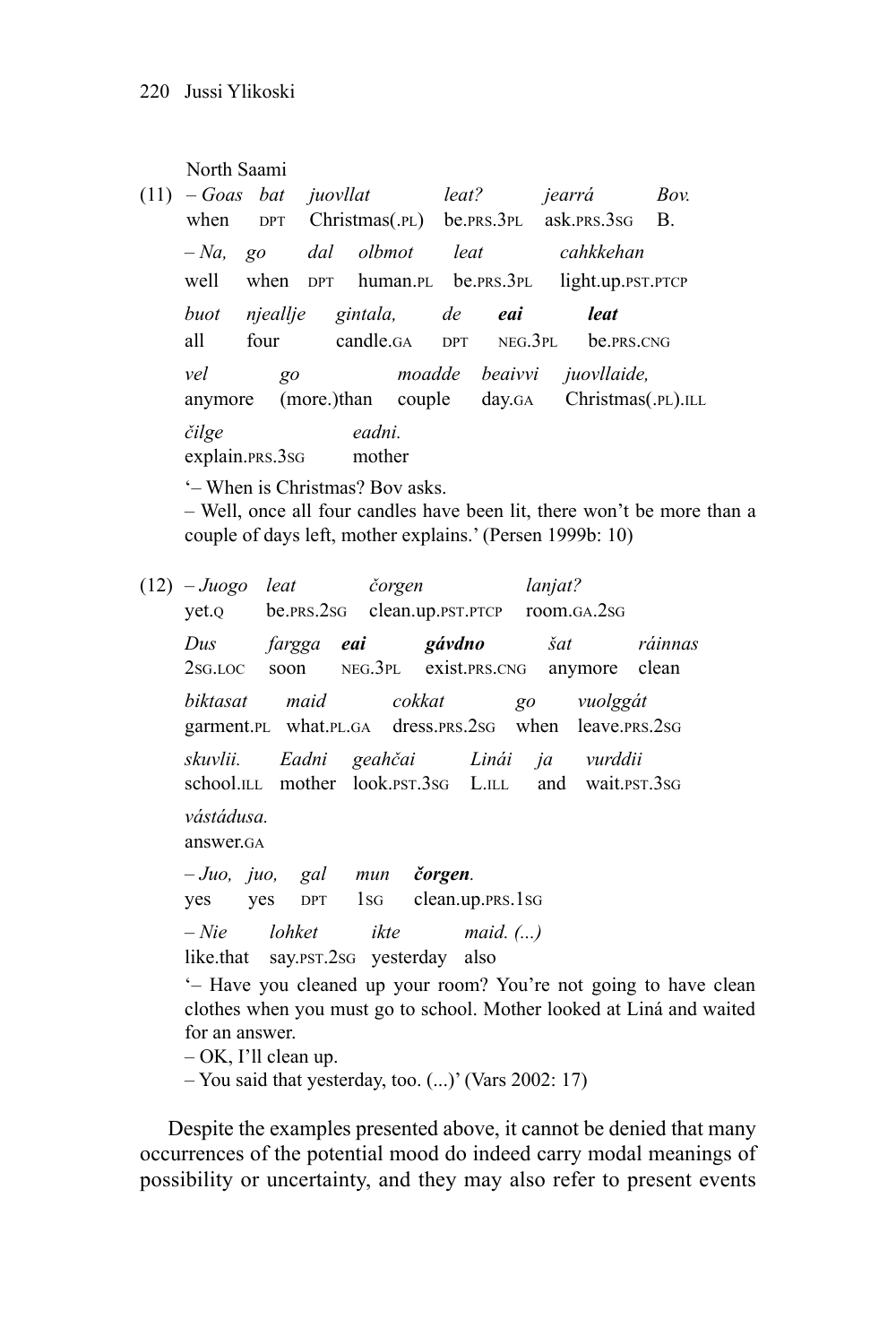instead of future. There is thus no reason to attempt to fully reject the traditional view of the potential as a mood. Instead, the above examples are better understood as nearly entirely neglected evidence of the fact that the so-called potential mood in Lule Saami can also be used in contexts in which its main if not only purpose is to refer to future time.

#### **4. Copula + supine: a "new" periphrastic future in Lule Saami?**

Before comparing the future-like functions of the potential mood (Section 3) with the alleged *galggat* future (Section 2), it is important to discuss the third and the least well-known grammaticalized expression for future time reference in Lule Saami. One of the most characteristic inflectional forms in the language is the so-called supine, a non-finite that has been reconstructed for Proto-Saami but nowadays apparently occurs only in Lule and Pite Saami and the Torne dialects of North Saami (Korhonen 1974: 197–203, 1981: 298, and Bartens 1986). In the other Saami languages, most of the functions of the supine are expressed by the pan-Saami infinitive, but in addition to the infinitive in -*t*, Lule Saami makes active use of the supine in -*tjit* /-čit/ (IPA /t͡ʃit/), or -*ttjat* /-ččɑt/ (/t͡ʃːɑt/) for imparisyllabic consonantal stems, as a purposive converb that most often occurs with motion verbs (13) but to some extent with other kinds of predicates as well (Bartens 1986, Ylikoski 2004: 125–126, 149–150; see (15) and (16) below). Again, the general descriptions of the supine have remained scanty and unchanged from Wiklund (1915: 116) to Spiik (1989: 106), but some of the most recent school textbooks provide examples that hardly are equal to the (motion cum-)purpose clauses that are the main domain of the supine. According to Nystø (2000: 74), the supine can be used with verbs such as *mannat* 'go' and *vuolgit* 'go; leave' (13), but also with *liehket* 'be' (14):

| $(13)$ Såj   | vuolgijga                                  | sijddaj  | lågåtjit. |
|--------------|--------------------------------------------|----------|-----------|
| $3\text{DI}$ | leave.pst.3 <sub>DU</sub>                  | home.ILL | read.sup  |
|              | 'They went home to read.' (Nystø 2000: 74) |          |           |

(14) *Ábmut la girjev tjálátjit.* Á be.PRS.3SG letter.ACC write.SUP 'Ábmut is going to write a letter.' (Nystø 2000: 74)

Nystø's (2000: 74) textbook translates (14) into Norwegian as *Ábmut har til hensikt å skrive et brev* 'Ábmut has the intention to write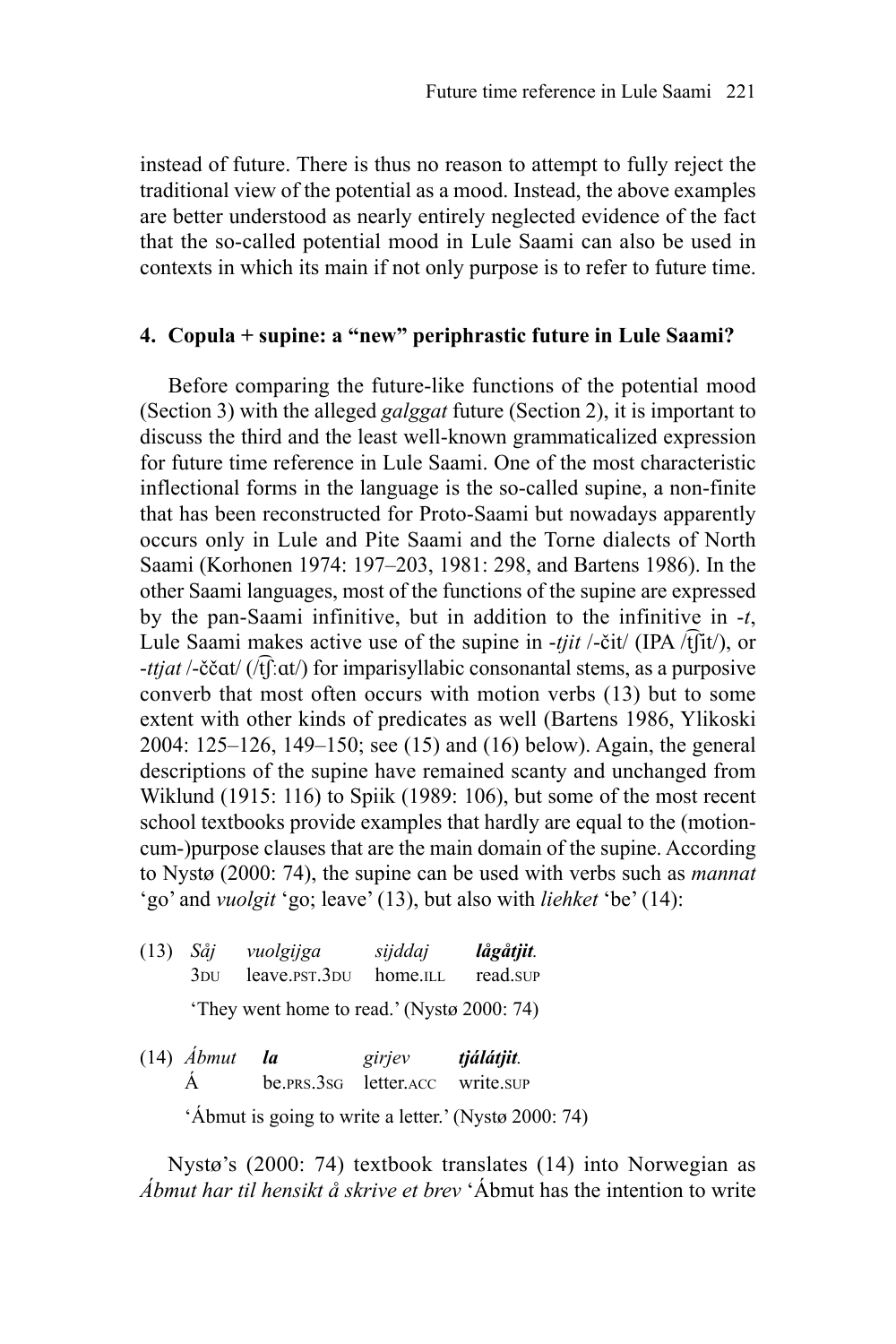a letter', but this seems to be an unnecessarily emphatic rephrasing and a contrived attempt to make the supine look like a purposive converb; see also Tuolja and Kuoljok (1999: 150–151) with analogous examples in which the supine is claimed to express the intention or purpose of the action denoted by the governing verb. On the contrary, sentences like (14) differ fundamentally from sentences like (13) in which the supine functions as a free adverbial modifier of a well-formed main clause. While reading is the very purpose of going home in (13), writing a letter is not the "purpose of being" in (14). The elemental difference between the two uses of the supine becomes even more evident in actual language use:

(15) *Dåppe dat ittjij aneduvá ietjas* there it NEG.PST.3SG use.PASS.CNG REFL.ACC.3SG *jámálguvádahtátjit, ájnat bäjvvásattjat, vaj diehtin* cause.to.faint.SUP but daily.ADV so.that know.PST.3PL *gåktu viessom lij sjattatjit.* how life be pst 3sG become sup

'There it [the shaman's drum] was not used **in order to get into a trance**, but on the daily basis, in order to know how life **was going to be**.' (SIKOR)

| $(16)$ Dajna<br>therefore DPT all         | de  | divna            | álmmuga<br>people.GEN | alemushärrájt<br>chief.priest.PL.ACC |                | ja<br>and |
|-------------------------------------------|-----|------------------|-----------------------|--------------------------------------|----------------|-----------|
| tjálukoahppásijt<br>scribe. <i>PL.ACC</i> |     | tioahkkii        | assemble.psr.3sG      | gatjádittjat<br>inquire.sup          | gånnå<br>where |           |
| Messias                                   | lii |                  | riegádittjat.         |                                      |                |           |
| Messiah                                   |     | $be$ $PST$ $3sg$ | be.born.sup           |                                      |                |           |

'Then he assembled all the chief priests and scribes of the people **in order to inquire** where the Christ **was to be born**.' (ÅT 2000: Matthew 2:4)

In the above examples, the supine clauses headed by *jámálguvádahtátjit* 'in order to get into a trance' and *gatjádittjat* 'in order to inquire' optionally describe the purpose of the acts of 'using a shaman's drum' and 'assembling all the chief priests and scribes' expressed by the main clauses. However, the supines *sjattatjit* 'become' and *riegádittjat* 'be born' are connected with the copular verb that functions as the auxiliary verb of periphrastic predicates. As these kinds of periphrastic verb forms – hereafter referred to as the "supine construction" – have not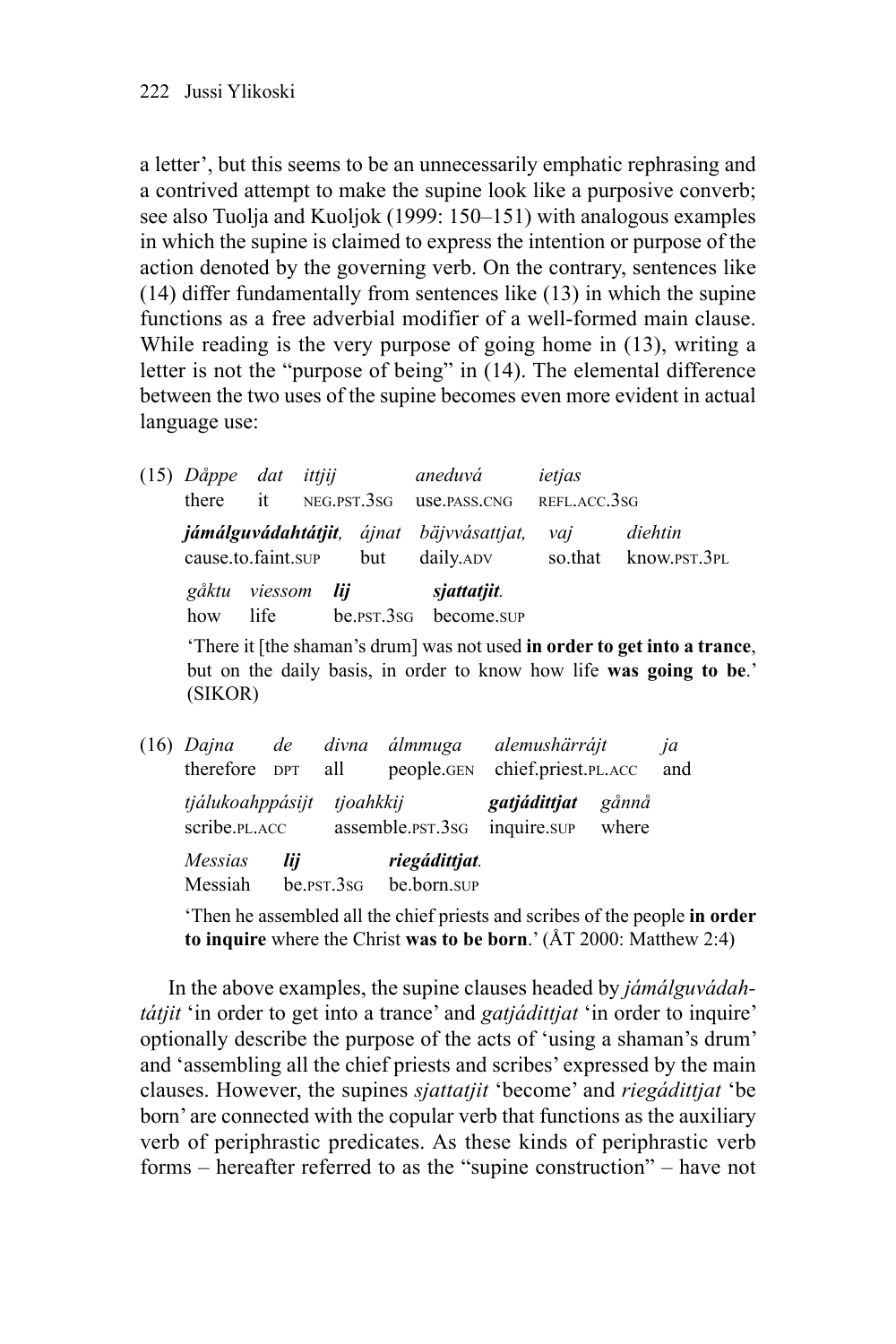been described on their own terms in previous accounts of the language, it is instructive to look at a variety of examples in order to understand the true nature of the phenomenon – not least because of the fact that similar formations seem to be altogether absent in the rest of the Saami languages:

- (17) *Ijáv la má de ládditjit,* night.ACC be.PRS.2SG DPT DPT pick.cloudberries.SUP *dån gut la gætjo biejvev oadám?* 2SG who be.PRS.2SG whole day.ACC sleep.PST.PTCP 'Are you going to pick cloudberries at night, then, you who have slept all day?' (SIKOR)
- (18) *Iv la má mån duv gåttåtjit.* NEG.PRS.1SG be.CNG DPT 1SG 2SG.ACC kill.SUP 'No, I am not going to kill you.' (Pirak 1993 [1937]: 85)
- (19) *Já, mån javlav, iv mån dajt ane.* yes 1SG say.PRS.1SG NEG.PRS.1SG 1SG it.PL.ACC use.CNG *Vuobdátjit lev mån dajt.* sell.sup be.prs.1sg 1sg it.pl.ACC 'Sure, I said, I am not using them [= bear spears]. I am going to sell

them.' (*Čállagat V*: 16)

(20) *Suohtas, javllá akta mánná, guhti le* fun say.PRS.3SG one child who be.PRS.3SG

*ehpalgáhkov båråtjit ja sáftav jugátjit badjen, gå* apple.cake.ACC eat.SUP and juice.ACC drink.SUP upstairs when

*45 minuhta geldulasj vájaldibme sáme dájddaværáldin* 45 minute.GEN exciting tour Saami art.world.INE

*le nåhkåm.*

be.PRS.3SG end.PST.PTCP

'It was fun, says one of the children who is going to eat apple cake and drink juice upstairs, as the exciting 45-minute tour through the world of Saami art has ended.' (SIKOR)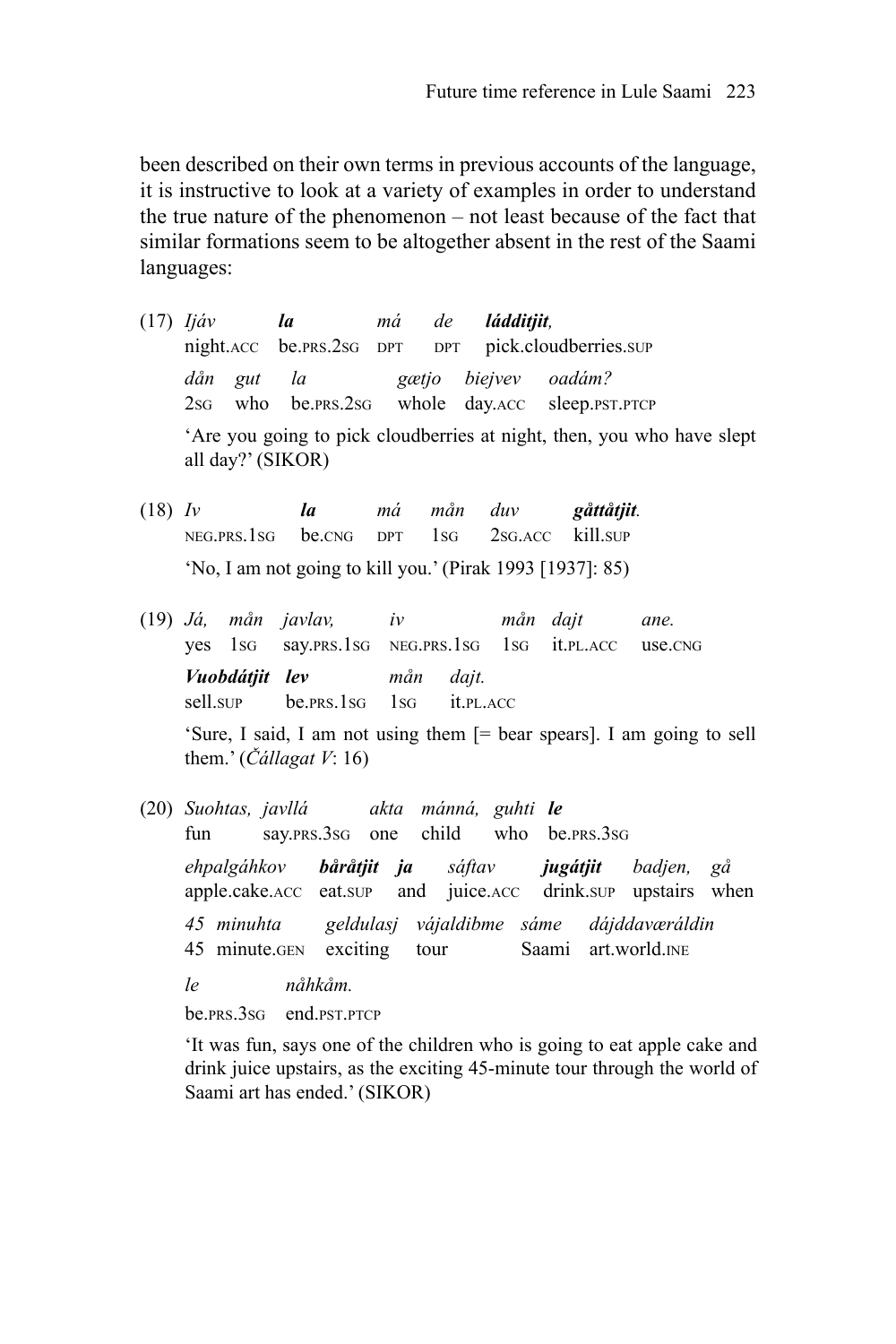Again, none of the above supines describe purposes or intentions of being *per se*; instead, they are best understood as periphrastic predicates. As such, they are structurally analogous to the so-called perfect tense with the identical auxiliary accompanied by the lexical verbs in the past participle, as seen in *la (...) oadám* 'you have slept' (17) and *le nåhkåm* '(the art tour) has ended' (20). What is more, they also appear to be semantically analogous to the perfect: whereas the perfect tense/aspect forms refer to actions and events that have occurred prior to the reference time, the supine construction refers to actions and events – such as berry-picking (17), (not) killing a bear (18), selling bear spears (19) or eating apple cake and drinking juice (20) – that will occur after the given reference time. Further, just as the Lule Saami perfect tense has a past equivalent in the past perfect (pluperfect) headed by the auxiliary in the past tense, the auxiliary of the supine may occur in the past as well (cf. already Examples 15–16 above):

(21) *Ja de bådij biejvve gå Guossaluoktaj* and DPT come.PST.3SG day when Guossaluokta.ILL *lijma vuolgátjit.* be.PST.3PL leave.SUP

'Then came the day when we were to leave for Guossaluokta.' (SIKOR)

| $(22)$ <i>Mij</i> <b>lij</b> |                                                                     |  | så dal munji <b>sjattatjit</b> ?           |
|------------------------------|---------------------------------------------------------------------|--|--------------------------------------------|
|                              |                                                                     |  | what be.pst.3sg DPT now 1sg.ILL happen.sup |
|                              | Na, tjálitjav allásij idet.<br>well write.por.1sq entirely tomorrow |  |                                            |
|                              |                                                                     |  |                                            |

'What was going to happen to me now? Well, I'll write about the whole thing tomorrow.' (Sagor i nattmössan)

(23) *Tjaktjaj lij skåvllåj álgátjit, valla ittjij* fall.ILL be.pst.3sG school.ILL begin.sup but NEG.PST.3sG *gåjt de sån máhte dárustit.* still DPT 3SG can.CNG speak.Norwegian.INF 'He was going to begin school in the fall, but he still didn't speak Norwegian yet.' (SIKOR)

What is the function of the copular supine construction, then? The brief statements in the school textbooks (Tuolja & Kuoljok 1999: 150–151, Nystø 2000: 74) attempt to describe the supine here as a kind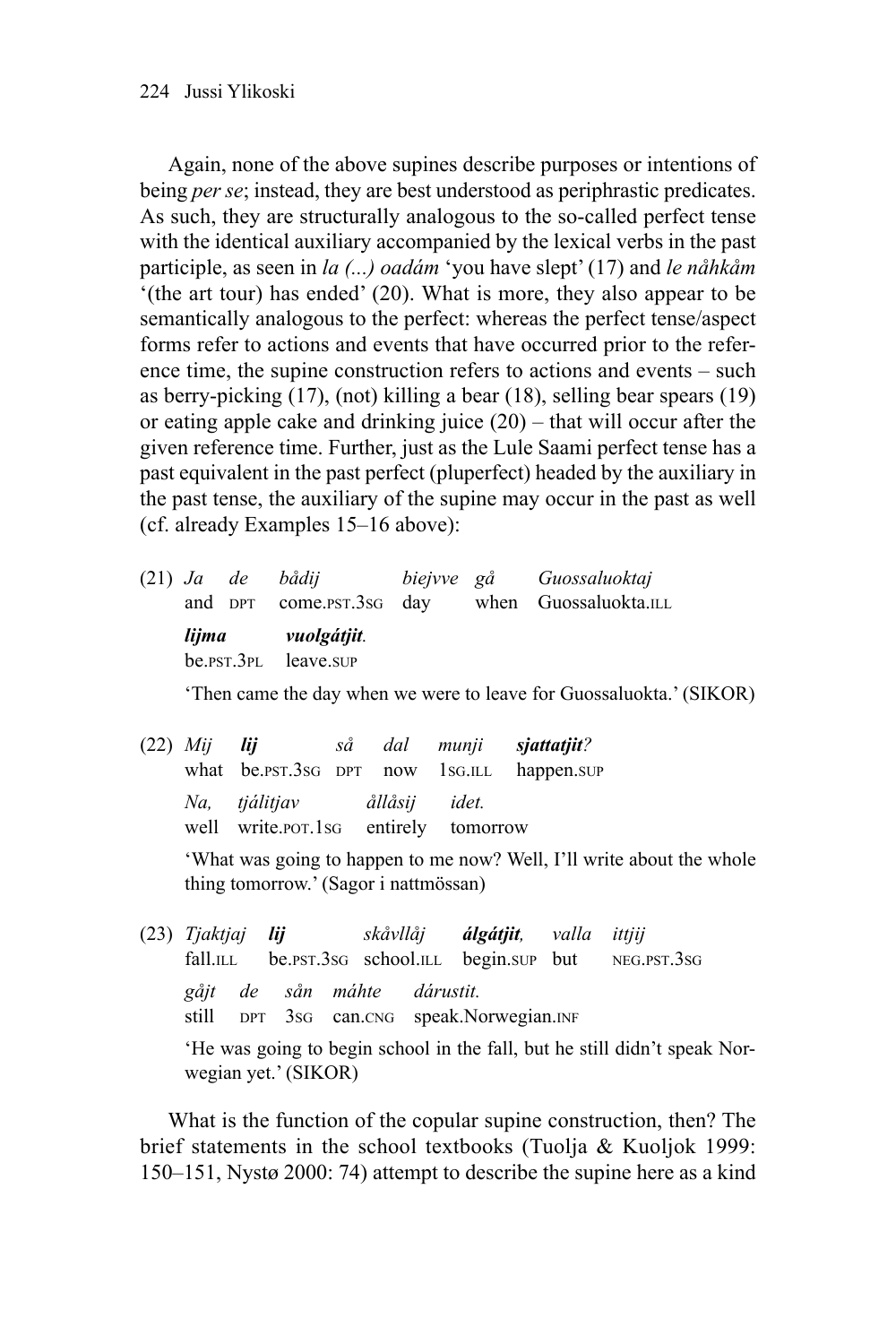of purposive, and it is not easy to read most of the above examples without sensing reference to intentional actions. Nevertheless, while it may be possible to interpret many of the supine constructions as some kind of periphrastic predicates with a modal meaning of intention, the construction is also used in contexts where such interpretations would seem quite far-fetched. In (15), (16) and (22), the lexical verbs in the supine form are the non-volitional verbs *sjattatjit* 'become; happen' and *riegádittjat* 'be born', and in (15), it is quite impossible to regard the subject *viessom* 'life; living' as a volitional agent of "becoming". Even in (23), the main predicate does not refer to a conscious intention to begin school in the fall, but merely to a generally determined phase in a child's life. Example (24) is one more instance of the same kind; the supine and the entire construction are in the passive (from *buoreduvvat* 'be improved' ← *buoredit* 'improve'), and no agents are mentioned:

(24) *Danen muhtem buodo li buoreduvátjit.* therefore some dam.PL be.PRS.3PL improve.PASS.SUP 'Therefore some dams will be rehabilitated.' (SIKOR)

Quite differently from the schoolbooks' (Tuolja & Kuoljok 1999: 150–151, Nystø 2000: 74) scanty characterizations of the *liehket* and supine construction as expressing purpose or intention of "being", the term *intention* also plays a role in Dahl's (2000: 310) simplified diagnostics of FTR devices as consisting of "intention-based" and "prediction-based" future time reference. Dahl does not clearly differentiate between synchronic and diachronic perspectives on future time reference, but rather sees the purest examples of grammaticalized FTR devices as outcomes of originally intention-based future time expressions that have also acquired non-intentional, prediction-based functions. Consequently, "whether FTR is overtly and obligatorily marked in prediction-based sentences can be used as one of the major criteria for whether it is grammaticalized in a language or not". If the functions of the Lule Saami supine construction are roughly divided into intention-based and prediction-based future time reference, it appears that the majority of authentic occurrences can be seen as carrying the flavor of intention. Even without attempting to trace the ultimate origins of the construction, it seems obvious that a FTR device based on a purposive converb somehow originates in intention-based future time expressions, and its prediction-based meanings are diachronically secondary. However, from a synchronic perspective it is obvious that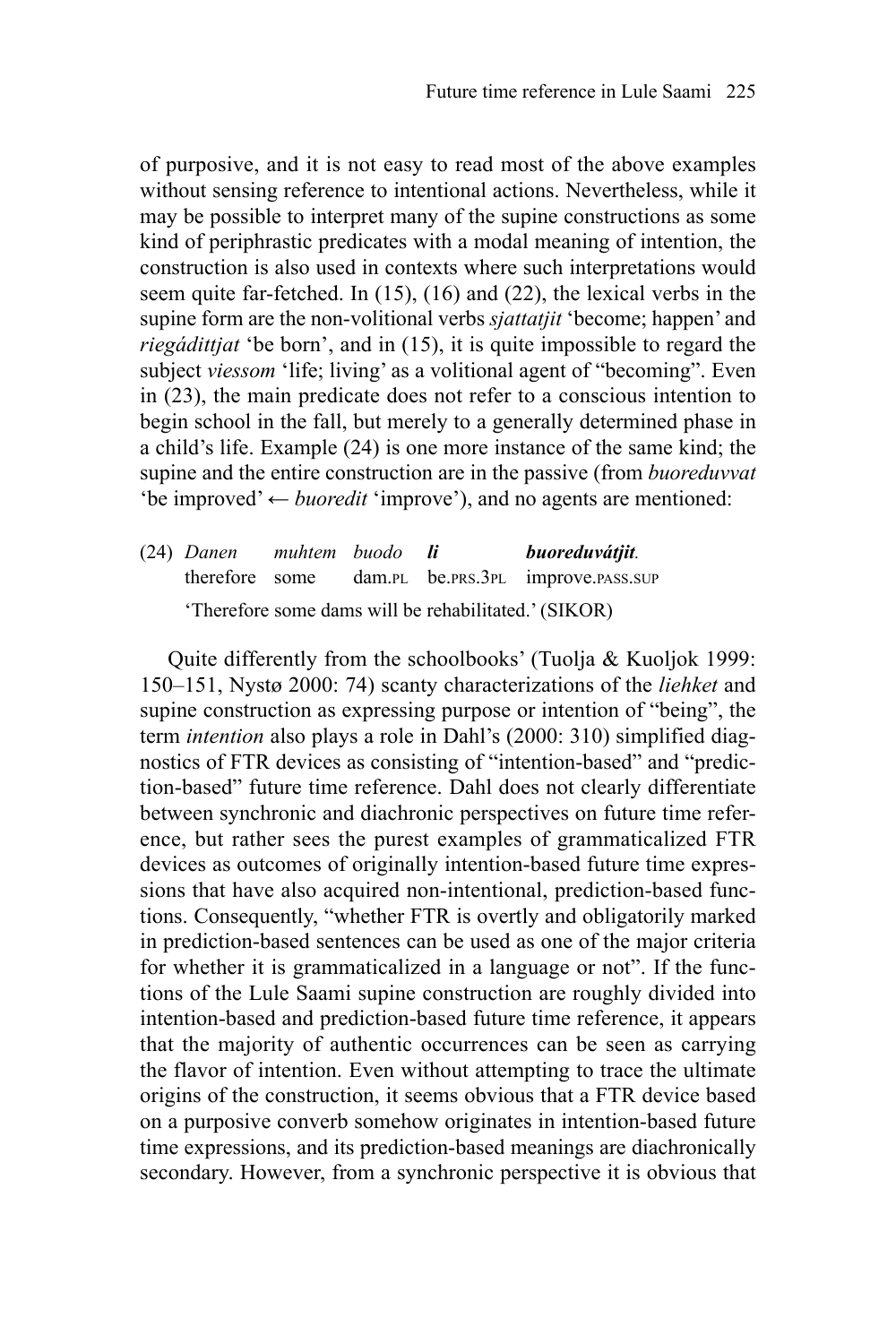the construction is no longer the sum of its parts, but a grammaticalized FTR device of its own – in Dahl's terms "a general future marker", at least to some degree.

Being a grammatical device referring to future time does not mean that the device is a future tense proper, though. Instead, it appears that perhaps the best characterization for the construction under discussion might be *prospective* (or *prospective aspect*) – and *past prospective* in (15–16) and  $(21-23)$  – as understood by, e.g., Comrie (1976: 64): "a state [...] related to some subsequent situation, for instance where someone is in a state of being about to do something" (see also, e.g. Dahl 1985: 111–112, 189). When speakers of natural languages refer to natural actors, it is not uncommon for projected future states and events to be preceded by intentional human agents. However, Examples (15–16) and (22–24) evidence that intentionality is not necessarily a decisive factor when using the Lule Saami supine construction as a FTR device that may also be seen as a periphrastic prospective aspect. Dahl (2000: 319) has later distanced himself from the idea of a prospective aspect, as the "evidence for the existence of a such a gram-type as distinct from early futures in general is somewhat shaky", but it will be argued in the following section that even from a morphosyntactic perspective, the Lule Saami construction seems to be most at home among other aspectual periphrastic forms of the language.

## **5. Discussion and further remarks**

## **5.1. The three "futures" of Lule Saami**

The above sections have shortly described three formally distinct grammatical means for referring to future time in Lule Saami. While the distinction between past and present tenses is often considered relatively free from additional aspectual and modal nuances, future time reference often includes elements of uncertainty, possibility or necessity. Further, when speaking about the future, language users are often most interested in the near future and have their own intentions to affect future events. Lule Saami is no exception in this respect.

There is no indisputable future tense in Lule Saami. Rather, there are only two inflectional absolute tenses – the past and the present, although the latter would be better labeled as non-past (see (6) and (9) for the present tense with future time reference). Of the three more explicit FTR devices described in Sections 2, 3 and 4, only the infinitive headed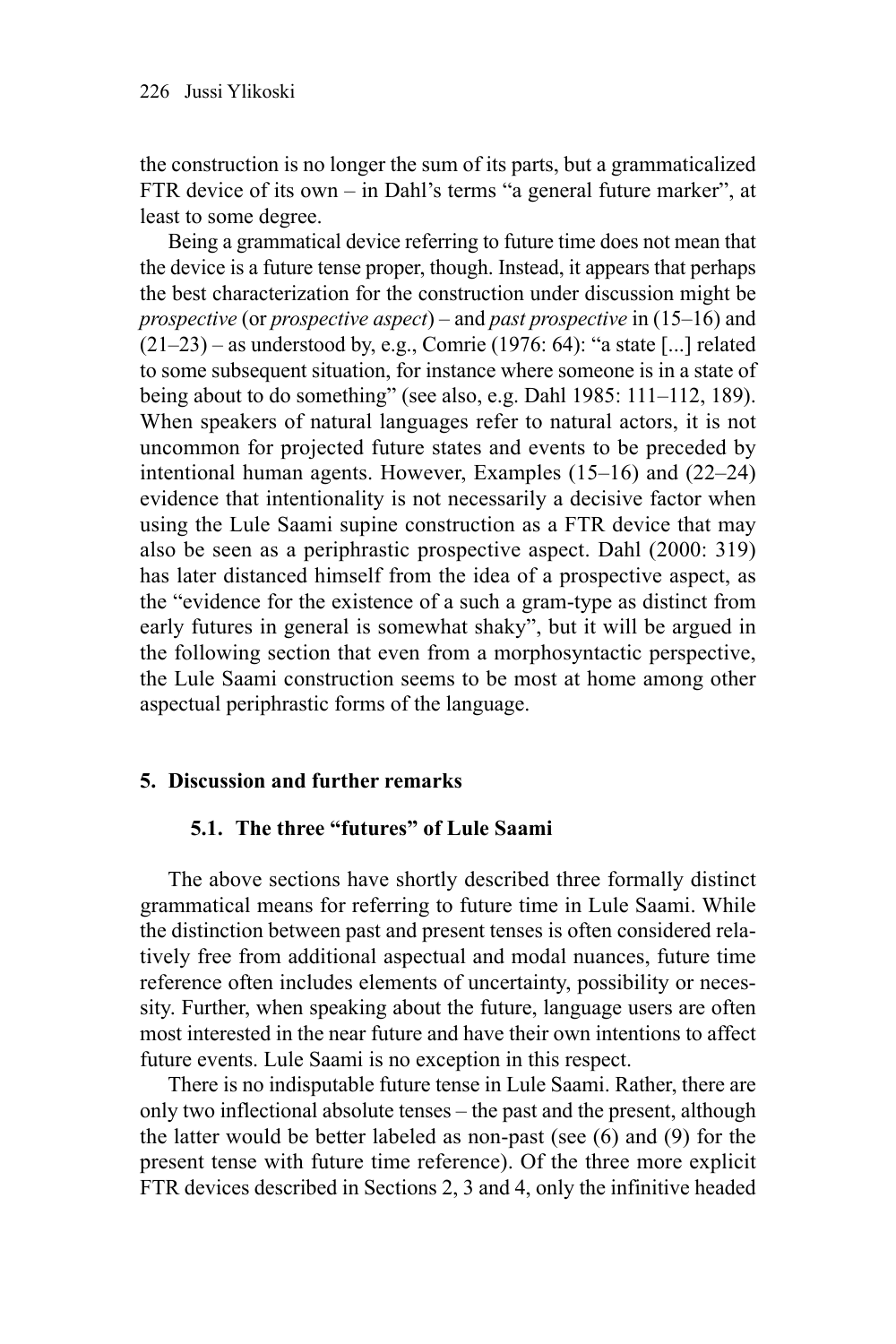by *galggat* 'shall; must; intend' has been labeled a future tense, but this tradition has continued from Halász (1881) and Wiklund (1891) up to today without giving due attention to the fact the future time reference is only one of the many interrelated functions of the modal verb *galggat* 'shall; must; intend'. In a way, it is certainly only a matter of taste and flexibility of concepts like *tense* and *future* if *galggat* in (1a) is regarded as a manifestation of a future tense comparable to the past and present tenses. However, in that case, the question remains as to why the potential mood (Section 3) and the auxiliary supine construction (Section 4) should not be regarded as future tenses as well.

 It seems that virtually all instances of the supine construction seen in Section 4 could, in principle, be exchanged with *galggat* and the infinitive. However, instead of regarding both devices as future tenses, it appears more appropriate to characterize them as prospective aspects and as such more on a par with other periphrastic aspectual forms. To begin with, both devices are also used in past tense forms such as *lij V-tjit* [be.PST.3SG V-SUP] and *galgaj V-t* [shall.PST.3SG V-INF] 'was (going) to V', which makes them semantically analogous to not only the perfect and past perfect (pluperfect) but also the progressive and past progressive periphrastics that have received less attention in Saami linguistics (see, e.g., Spiik 1989: 105, 109). Based on Example  $(22)$  above, it is possible to present the following subset of aspectual periphrastic forms that are unusually symmetrical in both form and function:

(past) perfect

(25) a. *Mij le (~ lij) så dal munji sjaddam?* what be.prs.3sg be.pst.3sg DPT now 1sg.ILL happen.pst.ptcp 'What has (~ had) happened to me now?' (personal knowledge)

(past) progressive

b. *Mij le (~ lij) så dal munji sjaddamin?* what be.prs.3sG be.pst.3sG DPT now 1sG.ILL happen.prog 'What is  $(\sim$  was) happening to me now?' (personal knowledge)

(past) prospective (cf. Example 22)

c. *Mij le (~ lij) så dal munji sjattatjit?* what be.prs.3sG be.pst.3sG DPT now 1sG.ILL happen.sup 'What is  $(\sim$  was) going to happen to me now?' (personal knowledge)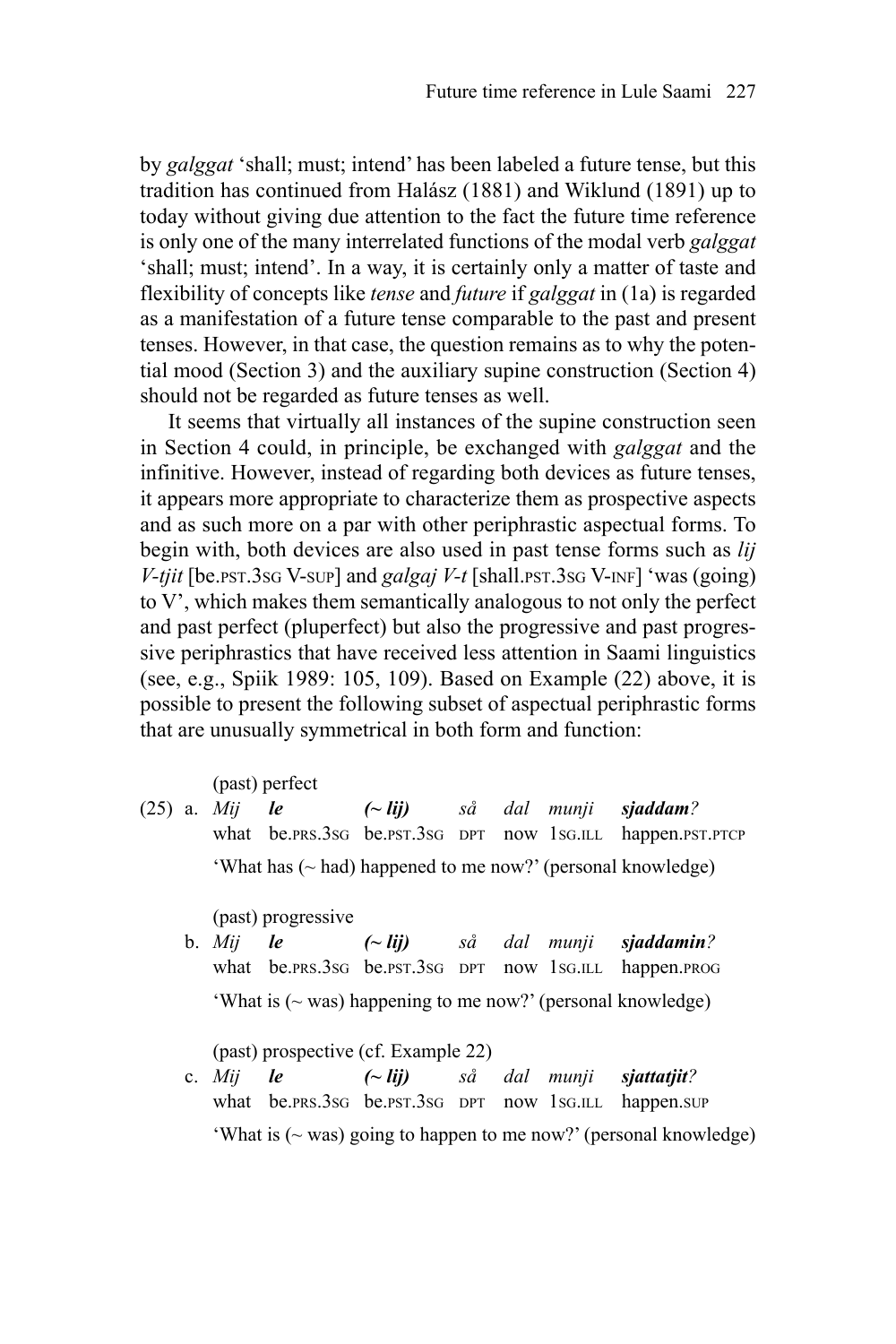Unlike Dahl (2000: 319), I still find the notion of prospective aspect useful, as a characterization like this seems to be the most economical way to describe the Lule Saami supine construction as a grammaticalized yet largely optional periphrastic aspectual FTR device comparable to the perfects and progressives in the language. The same characterization seems to apply to the alleged *galggat* future as well, as it appears that (25c) is more or less synonymous with (25d) above:

(25) d. *Mij galggá (~ galgaj) så dal munji sjaddat?* what shall.PRS.3SG shall.PST.3SG DPT now 1SG.ILL happen.INF 'What is  $(\sim$  was) going to happen to me now?' (personal knowledge)

Space does not allow for a detailed comparison of the two devices, but it may be remarked that while the most recent Lule Saami translation of the New Testament (ÅT 2000) contains 53 periphrastic supine constructions, none of them exist in the translation from 1903 (ÅT 1903), which goes back to earlier Saami translations made by non-Saami Swedish clerics. The 2000 translation has been described as a deliberately puristic attempt to reduce the amount of Scandinavian interference in literary Lule Saami (Kuoljok 2002, 2004). None of the phenomena discussed here have been explicitly mentioned in connection with this, but it is remarkable that as many as 38 of the 53 supine constructions in ÅT 2000 were preceded by the *galggat* construction as seen in (26), the predecessor of (16) seen above:

(26) *(...) ja sån kåtjoi kaikait pajemus prästait ja* and 3SG order.PST.3SG all.PL.ACC high.SUPV priest.PL.ACC and *tjalokåppasit almoka kaskan tjåkkai ja katjati* scribe.PL.ACC people.GEN among together and inquire.PST.3SG *siast, kånne Kristus kalkai riekatit.* 3PL.ELA where Christ shall.PST.3SG be.born.INF '(...) and he assembled all the chief priests and scribes of the people, and inquired where the Christ was to be born.' (ÅT 1903: Matthew 2:4)

Even in the purified language of the most recent translation of the New Testament, *galggat* futures à la *galgaj riegadit* 'was to be born' (the current spelling of *kalkai riekatit* in (26)) are fully possible. However, the "new" supine construction seems to have a relatively long and established past, as the construction is used in texts produced in various dialect areas from Jåhkåmåhkke (Sweden) to Divtasvuodna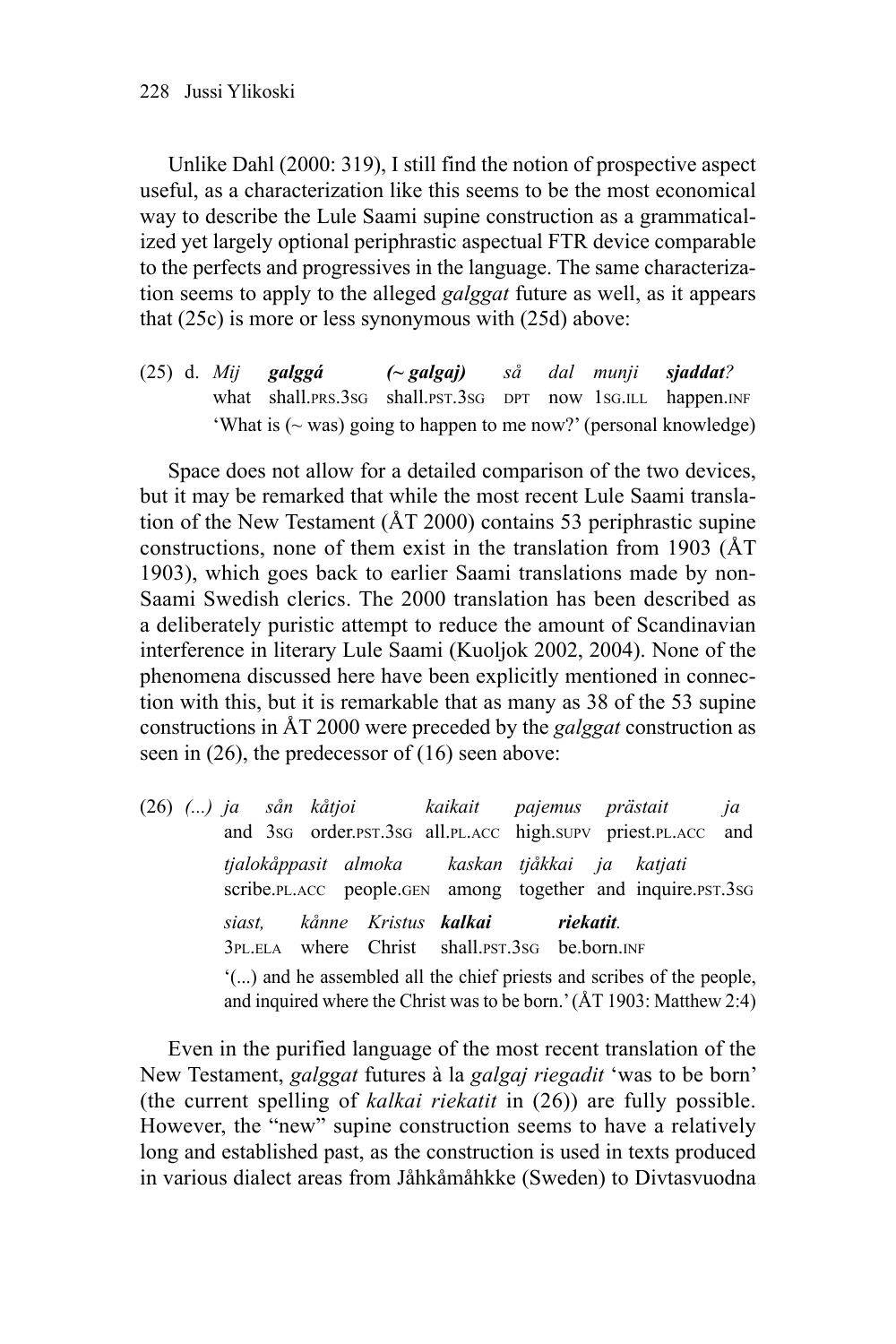(Norway), and it can already be found in Anta Pirak's (1873–1951) classical work *Jåhtte sáme viessom* (*Jåhttee saamee viessoom*) from 1937 (see Example (18) above). On the other hand, the earliest documented texts in Lule Saami (Halász 1885, Qvigstad 1929) do not contain the construction in question.

The potential mood, in turn, seems to lack a direct relation to the aspectual periphrastic forms discussed above. Further, the potential is the only one of the three FTR devices that is a synthetic inflectional category in itself, and as the potential lacks past tense forms, the entire category could be seen on a par with the indicative past and present tenses. It was remarked above (see Table 1 in Section 3) that the potential is in paradigmatic contrast – and quite symmetrically so (see also Table  $2$ ) – with the present and past indicative, and from this perspective it would not be an inconceivable idea to reappraise the so-called potential as a kind of tense. However, the forms in question cannot be regarded as an absolute future tense, as they may refer to present time as well: *jutsátji* [make.noise.POT.3PL] 'they are probably making noise' in (4) is, in accordance with its label, a potential mood that presents the state of affairs as possible but not certain. On the other hand, it could be possible to interpret potential forms like this as something similar to the German future auxiliary *werden* 'will', which can also refer to present time while carrying a suppositional reading, as in *sie werden Lärm machen* 'they will make noise; they are probably making noise'.8

But then again, Examples (5–10) show many occurrences of the so-called potential mood in which there seem to be almost no traces of uncertainty, and the main feature differentiating the potential from the present indicative is that the latter does not primarily refer to future events or states. The observations above are not presented in order to refute the traditional view of the potential as a mood, but rather to provide a more accurate picture of the verb forms that deserve our attention also as an inflectional category that comes close to the idea of a future tense. Moreover, it appears that especially the Lule Saami potential forms deserve to be mentioned as an FTR device that lacks obvious parallels in other Saami languages, whereas as the cognates of the alleged *galggat* future have similar functions in the neighboring sister languages as well (Section 2).

The concept of the "future tense in Lule Saami" is not fundamentally different from that of many other languages of Europe. As regards the

<sup>8</sup> I would like to thank an anonymous reviewer for this observation.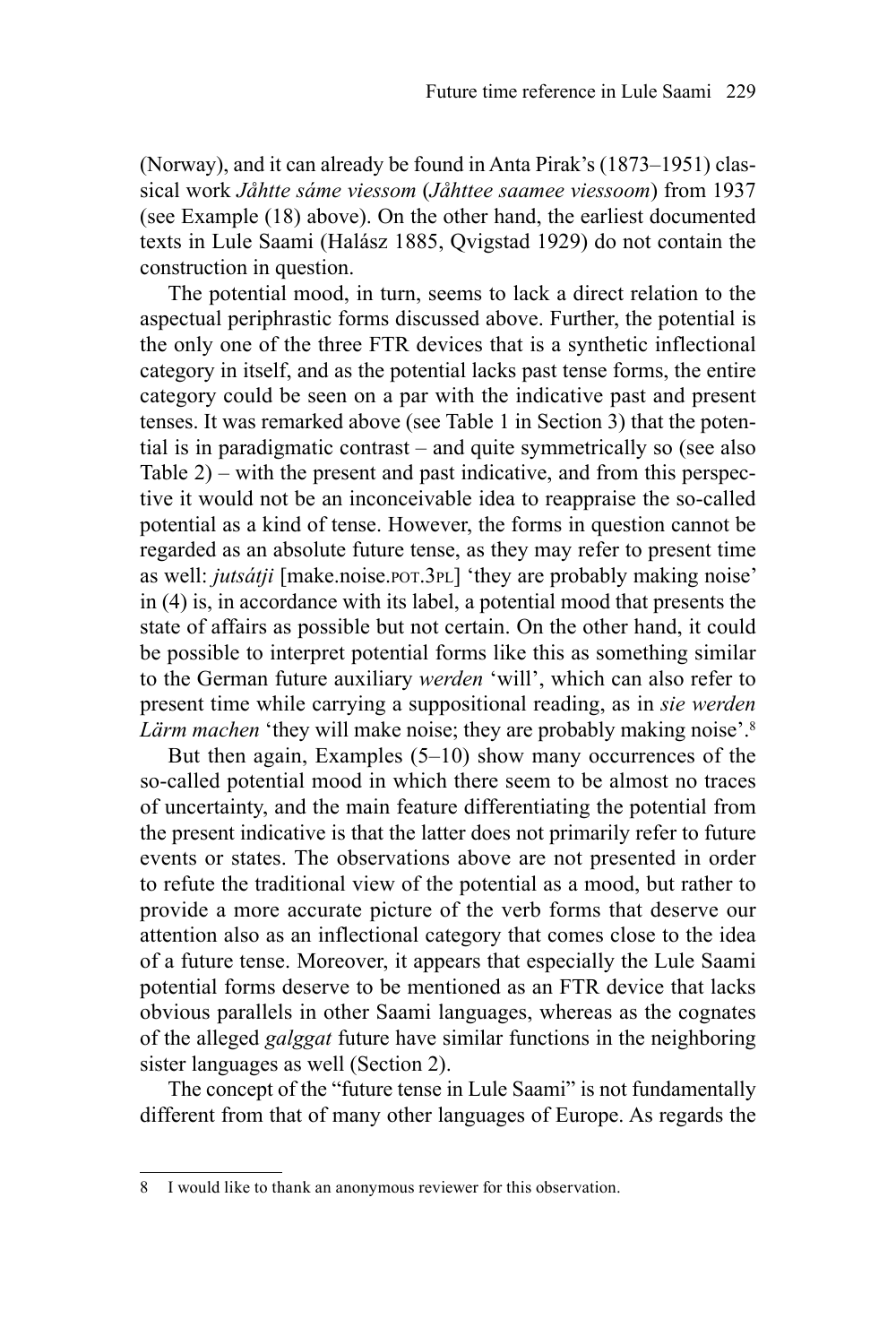language of the present article, English has multiple FTR devices such as the auxiliaries *will* and *shall*, as well as the so-called *going-to* future and the *be + to* construction. While *will* and *shall* are often alternatively regarded as modal verbs, the true nature of the *going-to* (or *gonna*) future is even more debated, and interpretations of the *be + to* construction vary from "an idiom expressing futurity, with varied connotations of 'compulsion', 'plan', 'destiny', etc, according to context" (Quirk et al. 1985: 143) to the opposite, a modal expression "with a connotation of expected posterior actualization of the situation indicated by the infinitive clause" (Declerck 2010: 281). In actual usage, the abovementioned FTR devices are largely interchangeable, and the same seems to apply to the Lule Saami expressions. In a nutshell, it appears that the FTR functions of the *galggat* construction (Section 2) and the supine construction (Section 4) can be compared with those of the *going-to* future in English with which the examples have been usually translated (although other alternatives exist as well). On the other hand, FTR functions of the potential (Section 3) are more like those of the auxiliaries *will* and *shall*. In Dahl's (2000) terms, the former types are predominantly examples of intention-based futures, whereas the latter are better representatives of prediction-based futures. Compare the two types in (22) repeated here:

|                                                                                                                |     | (22) Mij <b>lij</b> så dal munji s <b>jattatjit</b> ?                  |  |  |  |                                             |
|----------------------------------------------------------------------------------------------------------------|-----|------------------------------------------------------------------------|--|--|--|---------------------------------------------|
|                                                                                                                |     |                                                                        |  |  |  | what be.pst.3sg DPT now 1sg.u.l. happen.sup |
|                                                                                                                | Na. | <b>tjálitjav</b> ållåsij idet.<br>well write.por.1sG entirely tomorrow |  |  |  |                                             |
| 'What was going to happen to me now? Well, I'll write about the whole<br>thing tomorrow.' (Sagor i nattmössan) |     |                                                                        |  |  |  |                                             |

From a purely morphosyntactic perspective, the major finding of the above sections is the mere existence of the periphrastic prospective consisting of the copula and the supine. Further, unlike the multifaceted semantics of the modal verb *galggat* (Section 2) and the potential (Section 3), the supine construction in question seems to have quite clear borders: while the exact semantics and possible modal shades of individual sentences may vary, the core meaning of the construction is a future-like prospective aspect and it can hardly be confused with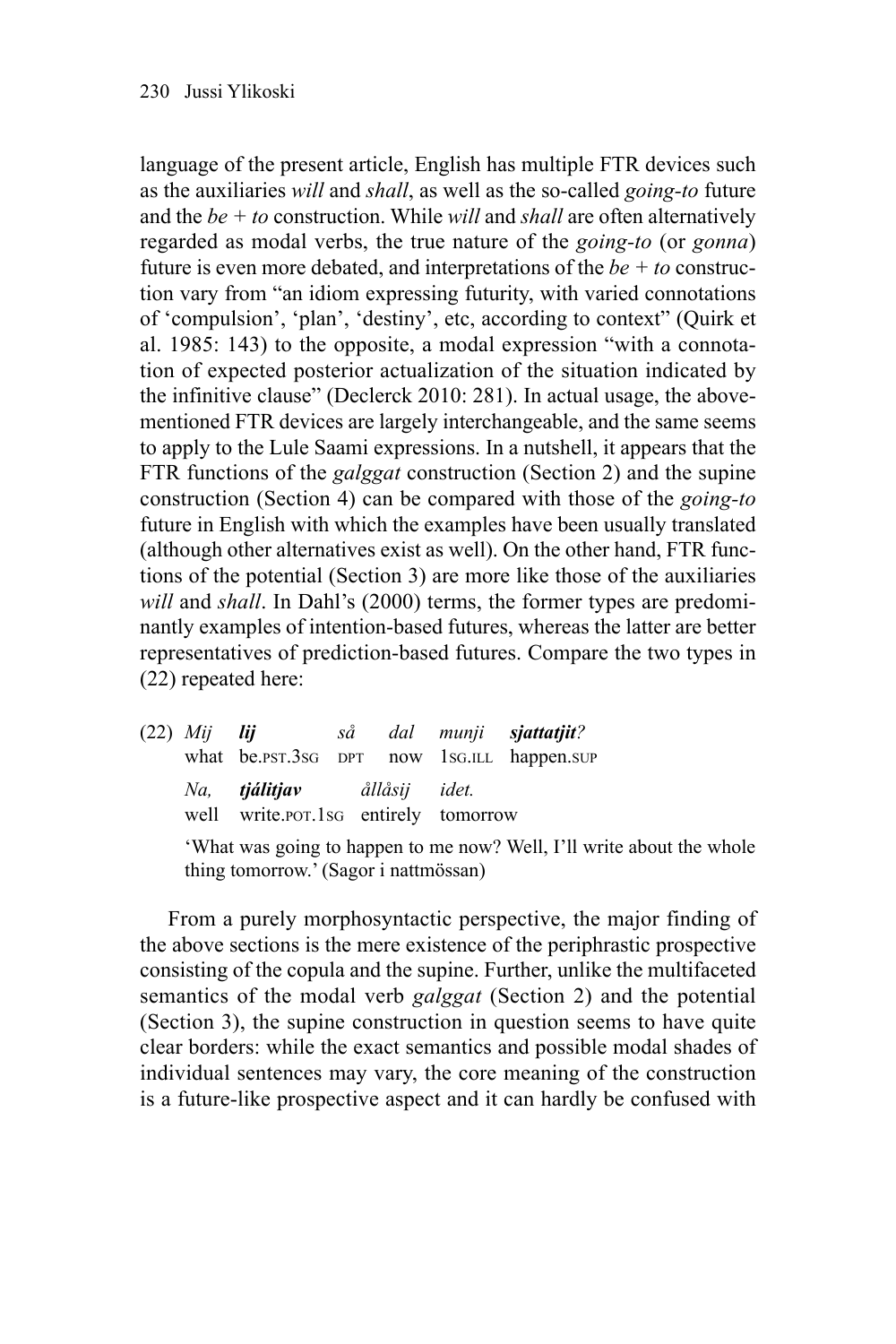other, purposive converbal functions of the supine.9 The function of the construction is more than the sum of its parts: the prospective aspect is not automatically brought forth by the purposive converb, to say nothing of assigning the aspectual meaning to the copula any more than in the formally analogous perfects and progressives seen in (25a–b) above (see also Section 5.3 below).10

# **5.2. A Finnish parallel to the Lule Saami prospective supine construction**

Before focusing on the typological and areal implications of the Lule Saami FTR devices, the description of the Lule Saami supine in a prospective aspect calls for a particular digression to an interesting parallel in Finnish. As explicitly pointed out by Korhonen (1981: 298), the Saami supine is semantically quite similar to the Finnish purposive converb in -*takse*- (the converb marker is always followed by a possessive suffix). However, the same non-finite also has other functions in addition to the predominantly purposive use. With respect to the long history of Finnish linguistics, such functions have received surprisingly little attention and next to no empirical studies. One of the most neglected constructions has been termed the "*fatum* construction" (Latin for 'destiny; fate'). Without going into the relatively few details of the research history, it suffices to state that the construction is regularly dismissed as something that occurs in repetitive temporal and conditional clauses and can be characterized as an "only partly productive" means to express that the state of affairs is not under control (see, e.g., Saukkonen 1965: 171, Ikola 1974: 65–66, and Hakulinen et al. 2004: 446). However, while it is true that a major bulk of the *fatum* constructions do occur in repetitive subordinate clauses like (27), it is possible

<sup>9</sup> For the record, it may be added that in addition to the purposive and future functions of the supine, it is possible to discern a third main function in which the Lule Saami supine modifies predicative adjectives such as in the phrases *jåhtel/valle viegatjit* [fast] run.SUP] 'able to run fast; fast runner', *gárves vuolgátjit* [ready leave.SUP] 'ready to go' and *tjiehppe tjálátjit ja ságastittjat* 'skilled in writing and discussing', as in (iii):

<sup>(</sup>iii) *Sån lij tjiehppe tjálátjit ja ságastittjat.* 3SG be.PST.3SG skilled write.SUP and discuss.SUP 'S/he was skilled in writing and discussing.' (SIKOR)

<sup>10</sup> True, the existence of *liehket* 'be' plus the supine is already recorded in Tuolja and Kuoljok (1999) and Nystø (2000), but the school textbooks may be partly excused for the impromptu decision to lump the aspectual construction in with the converbal functions of the supine.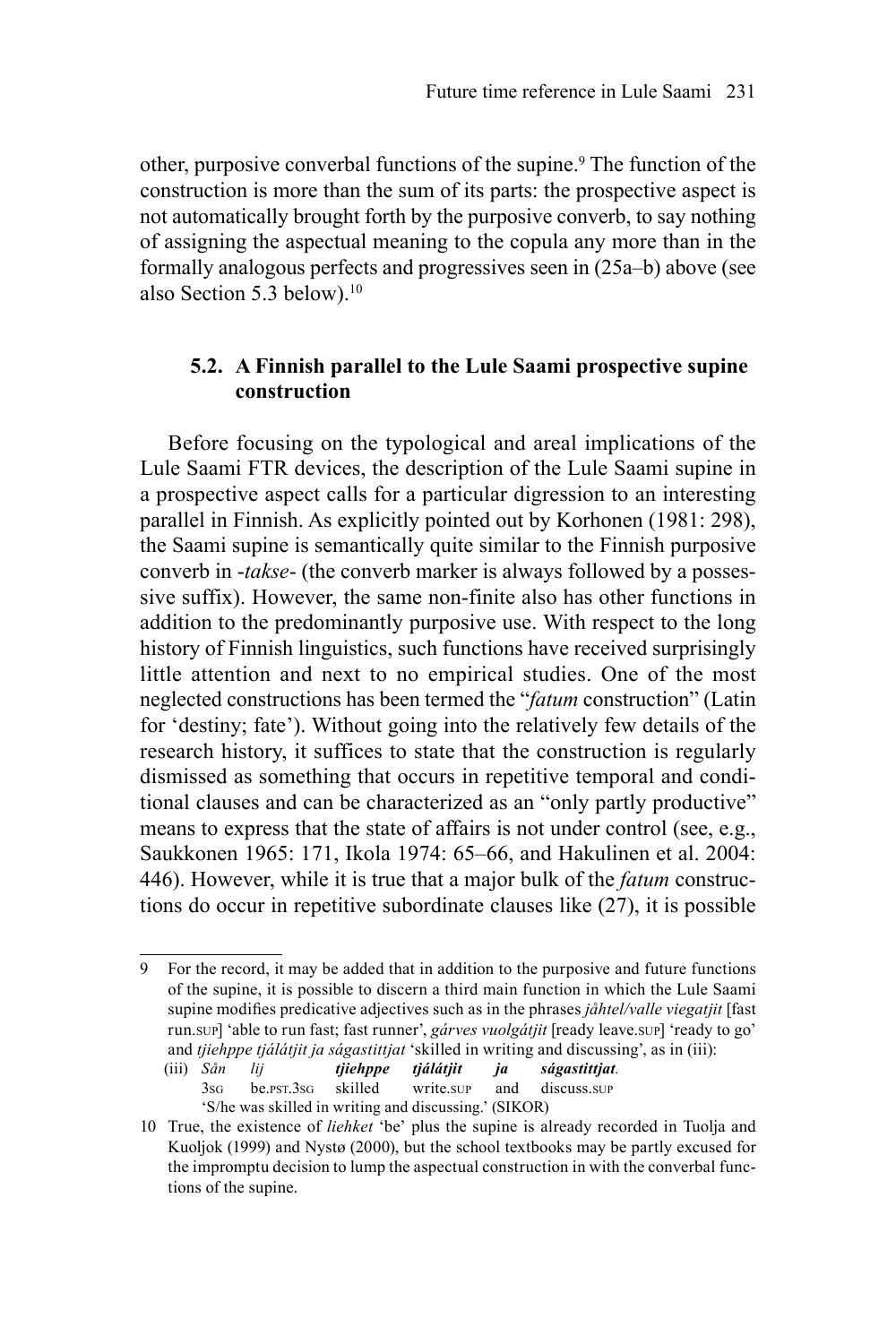#### 232 Jussi Ylikoski

to come across authentic occurrences of a similar construction as main predicates of various kinds (28–33):

- Finnish (27) *Suutu pois vain, jos (sinä) olet* get.angry.IMP.2SG DPT just if (2SG) be.PRS.2SG *suuttuaksesi!* get.angry.PURP.2SG 'Feel free to get angry, if you must.' (Ikola 1974: 65) (28) *Millainen=han soppa tästä vielä on*
- what.kind=I.wonder mess this.ELA still be.PRS.3SG *syntyäkseen?* be.born.PURP.3SG

'I wonder what kind of mess this is going to become.' (CSC)

(29) *Aika näyttää, mitä kaikkea tässä vielä* time show.PRS.3SG what.PART everything.PART here still *on tapahtuakseen.* be.PRS.3SG happen.PURP.3SG

'Time will show what will still happen.' (CSC)

(30) *Ainakin minun kohdalla se tuskin on* at.least 1SG.GEN as.regards it hardly be.PRS.3SG *toimiakseen.* function.PURP.3SG

'At least for my part, it [= a love relationship] will hardly work.' (CSC)

(31) *Eli kyllä ne kuukautiset on tullakseen* in.other.words DPT it.PL menstruation be.PRS.3SG come.PURP.3SG *ainakin jossakin vaiheessa:)* at.least some.INE stage.INE 'In other words, the period will come back [after giving birth] at some

stage, at least.' (CSC)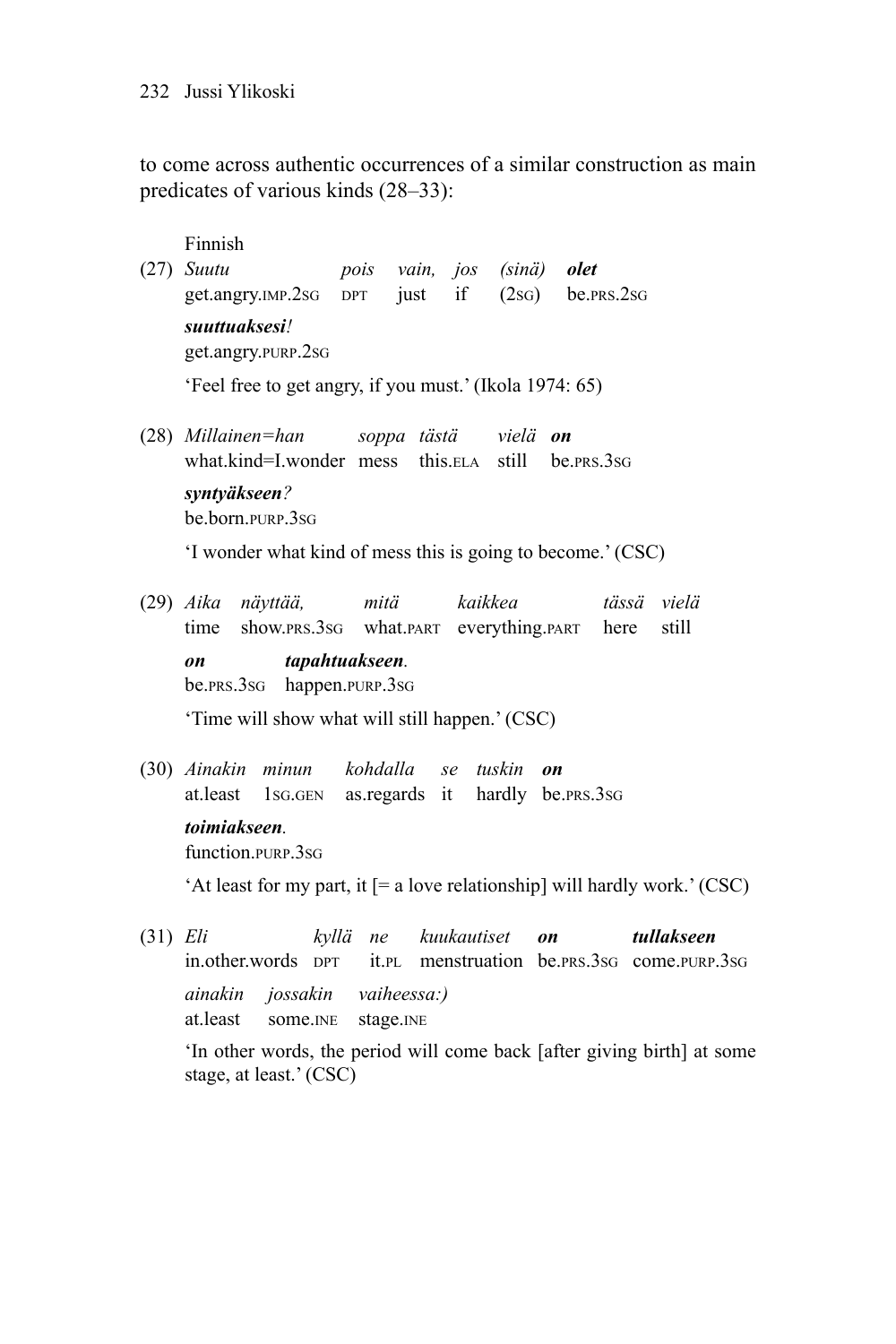(32) *Epähienoa tai ei, toivoit mitä toivoit=kin –* indelicate.PART or not hope.PST.2SG what.PART hope.PST.2SG=DPT *tällainen keskustelu nyt vain on pulpahtaakseen* this.kind discussion DPT just be.PRS.3SG bubble.up.PURP.3SG *täällä ilmoille aika ajoin ei=kä tämä ketju* here forth once.in.a.while NEG.3sG=and this thread *taatusti jää viimeiseksi lajissaan.* surely remain.PRS.CNG last.TRANSL kind.INE.3SG 'Indelicate or not, whatever you were hoping for – a discussion like this just will pop up here every now and then, and this thread will surely not

be the last of its kind.' (CSC)

(33) *Perheen pienimmäinen kuitenkin oli syntyäkseen* family.GEN smallest.one in.any.case be.PST.3SG be.born.PURP.3SG *jo pari kuukautta etuajassa. – Eikä* already couple month.PART ahead.of.time NEG.3SG=and *sitten kuitenkaan syntynyt.* then after.all be.born.PST.CNG 'The youngest one in the family was going to be born as early as two months premature. – But was not born at that time after all.'

(*Kotiseutu-uutiset* 19.1.2012)

True, independent *fatum* constructions like the ones seen in (28–33) are quite infrequent in the language and are best found in large corpora of colloquial internet discussions, but this does not diminish the fact they are regarded as unproblematic by many speakers even though such examples seem to have never been presented in linguistic literature.<sup>11</sup>

To return to the Lule Saami prospective aspect described above, it can be articulated that the above Finnish construction is structurally as identical as it can be to the one in Lule Saami: the periphrastic verb construction is composed of the auxiliary copula *olla* 'be' followed by the lexical verb in the converb form whose primary function is purposive 'in order to V'. Quite like the Lule Saami supine, the Finnish converb has lost its primary meaning, and *olla* 'be' plus the converb in

<sup>11</sup> The reason for briskly presenting as many as six examples of independent *fatum* constructions here is that, surprisingly enough, none like these have apparently ever been presented in the long history of Finnish linguistics, where it has been instead claimed that the *fatum* construction occurs virtually only in repetitive conditional and temporal clauses (27).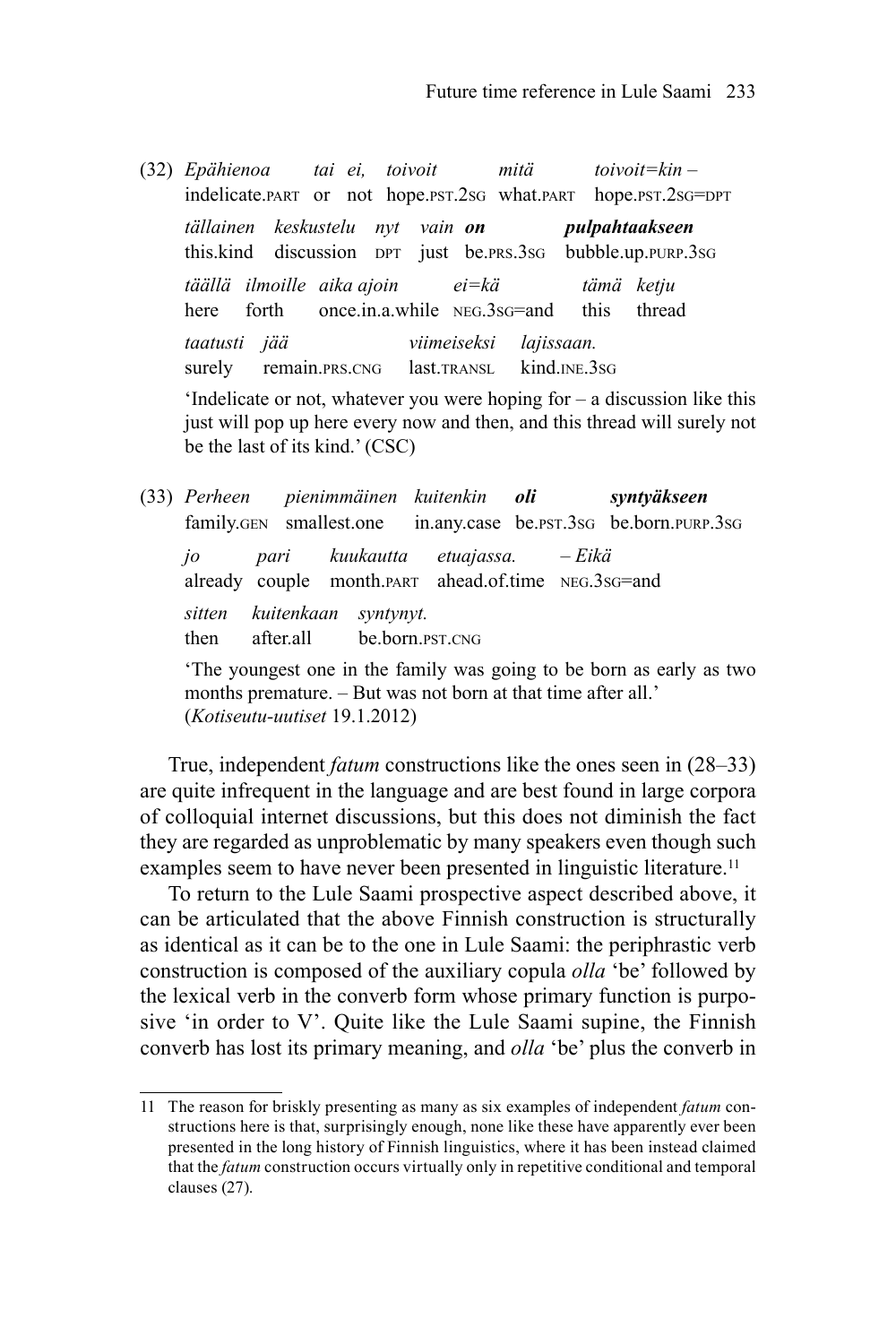-*takse*- must be regarded as a kind of periphrastic verb form. As seen in the translations of the examples, the closest English equivalents of the construction seem to be the *will* and *going-to* futures. It is not possible to scrutinize all possible meanings and implications of the Finnish construction within the confines of the present paper, but it seems that the label "*fatum* construction" is, in a way, quite informative: Almost all of the lexical verbs are more or less inactive in nature, and the overall contexts of the *fatum* constructions do carry a flavor of fate or destiny as regards the future. To a certain degree, this seems to apply to many non-intentional future usages of the Lule Saami supine construction as well (see Section 4).

On the other hand, (33) shows that the Finnish construction is reminiscent of Lule Saami also in that the auxiliary may occur in the past tense, which makes the entire construction look more like an aspectual periphrastic rather than a tense category. (The continuation in (33) shows that the "fate" in question may turn out to be untrue.) In fact, it is even possible to present a tripartite subset of aspectual periphrastic forms akin to the ones presented for Lule Saami in (25a–c) above:

- (34) a. *Millainen=han soppa tästä on syntynyt?* what.kind=I.wonder mess this.ELA be.PRS.3SG be.born.PST.PTCP 'I wonder what kind of mess this has become.' (personal knowledge)
	- b. *Millainen=han soppa tästä on syntymässä?* what kind=I wonder mess this ELA be.prs.3sG be.porn.prog 'I wonder what kind of mess this is becoming.' (personal knowledge)
	- c. *Millainen=han soppa tästä on syntyäkseen?* what.kind=I.wonder mess this.ELA be.PRS.3SG be.born.PURP.3SG 'I wonder what kind of mess this is going to become.' (personal knowledge)

It is not possible to delve deeper into the history and origins of the Finnish construction in the present paper, and more synchronic research is also needed in order to better understand the various modal connotations and general acceptability of different types of the *fatum* construction among Finnish speakers. It may be added that due to the marginality of the specialized prospective construction presented here in (34c), the Finnish progressive construction in (34b) seems to have a wider semantic scope than that of Lule Saami (25b) (cf. Niva 2015). It appears that some of the prospective constructions in (28–33) can be replaced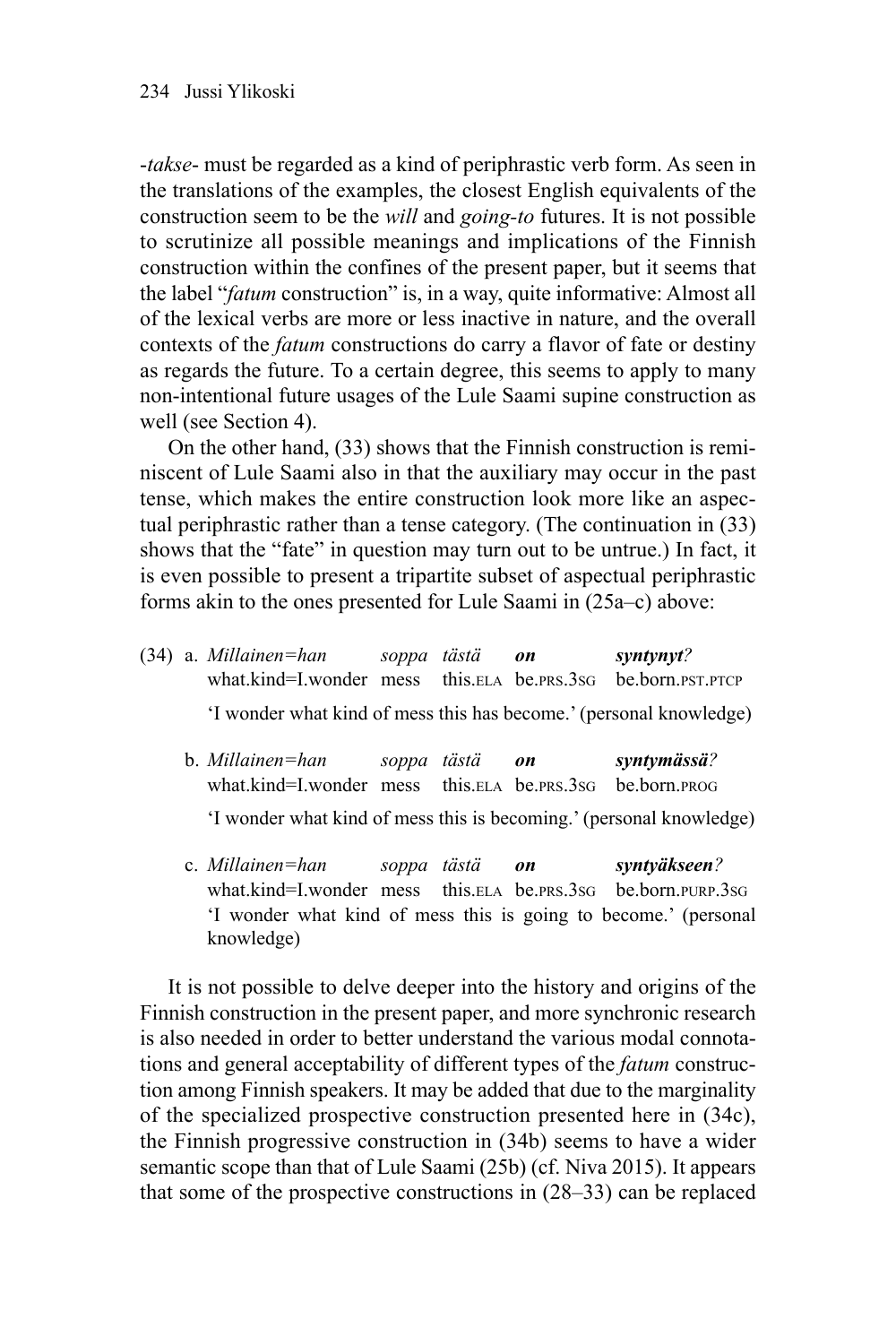with the progressive without any obvious change in meaning. It may also be specified that the Lule Saami supine does not appear to be used in functions analogous to those of the reduplicative *fatum* construction in Finnish (27). It is possible that the relatively high frequency of *fatum* constructions in comparison to the prospective constructions exemplified by (28–33) has partly prevented the construction from acquiring a less "destinative" usage.

It might be too daring to try to describe the Finnish and Lule Saami constructions as having common origins (but see, e.g., Itkonen 1938 for another periphrastic construction), but it is astonishing to see that the two neighboring languages – traditionally meeting each other in the Jiellevárre/Jällivaara (Gällivare) municipality in the Norrbotten County of Sweden – have structurally identical grammatical means to refer to a "destinative future" or to express prospective aspect, although they consist of materially unrelated morphemes and both phenomena have remained undescribed before the present study.

#### **5.3. Typological and areal perspectives**

As has been repeated above, there is no indisputable future tense in Lule Saami. Instead, in addition to the non-past "present" tense, there are at least three grammaticalized FTR devices that also carry various modal and aspectual meanings commonly related to future time reference. These facts fit together with Dahl's (2000) findings in his paper "The grammar of future time reference in European languages", in which he gives special attention to what he calls a "'futureless' area in Northern Europe which includes at least all Finno-Ugrian and Germanic languages except English" (Dahl 2000: 325–326). While it must be added that Dahl and Velupillai (2005) have later rightfully acknowledged the existence of morphological futures in Udmurt and Tundra Nenets, it is true that obligatory FTR marking in what Dahl calls "prediction-based contexts" (in contrast to intention-based, prototypically human-controlled contexts) is quite uncommon in the Uralic and Scandinavian languages of Northern Europe. It would thus be quite surprising to find an inflectional future tense marker in Lule Saami, but the so-called potential mood marker would nevertheless make a rather good candidate in some contexts (see Section 3).

In spite of the scarcity of indisputable future tenses in Northern Europe and elsewhere in Europe, Dahl (2000: 317–325) presents a survey of the "future gram families" in languages spoken in Europe.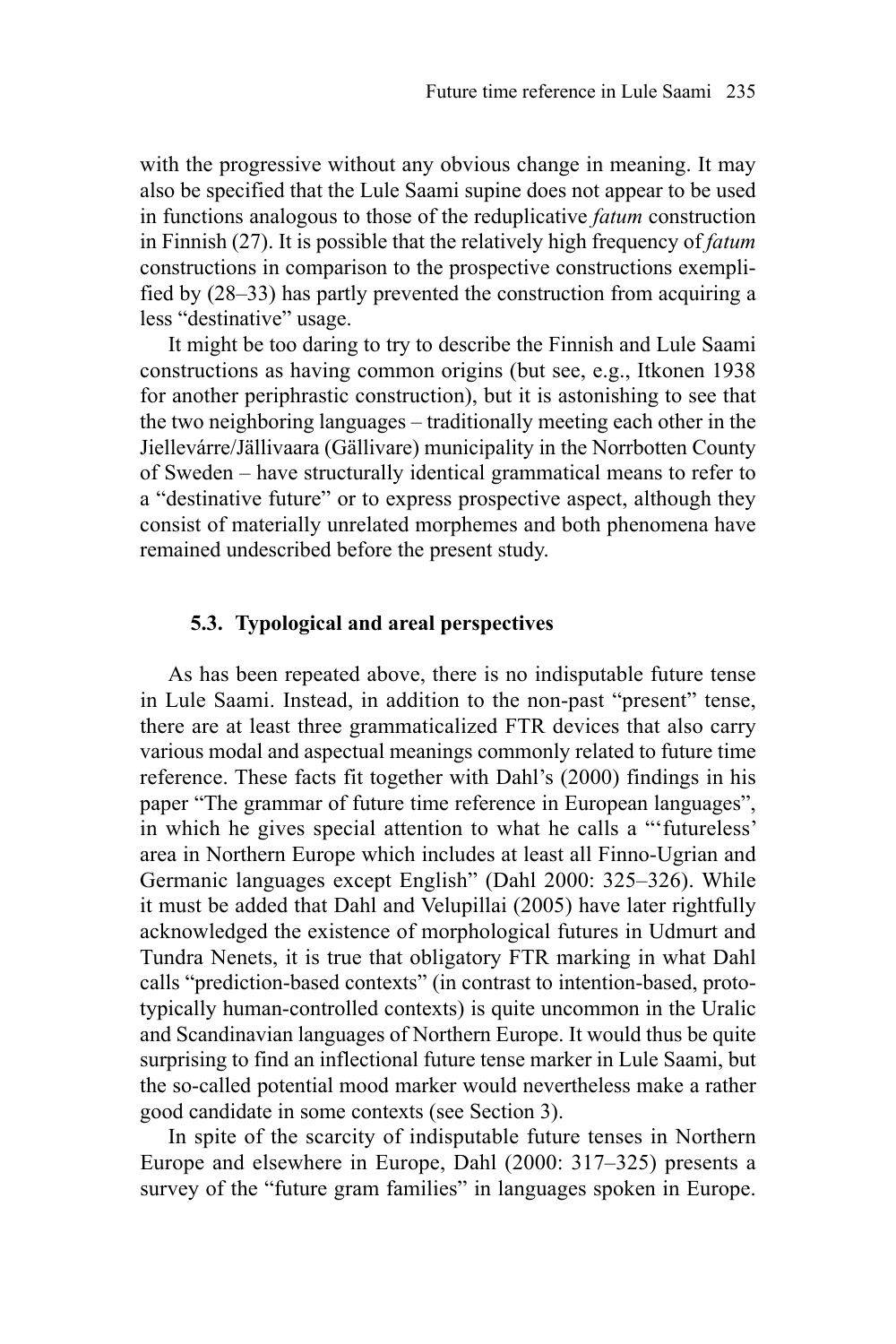On the basis of dozens of European languages, Dahl describes fourteen major and three minor types of FTR devices according to their etymological origins, often based on different kinds of auxiliaries such as "de-andative constructions" like *be going to*, the Germanic de- obligative construction (English *shall*, Norwegian *skal*, Swedish *ska(ll)*, etc.), the North European de-volitive construction à la *will*, and de-venitive constructions such as Swedish *kommer att* ("comes to"). The Lule Saami *galggat* future undoubtedly belongs to the "Germanic" de-obligative type (Section 2), but Dahl's inventory of future gram families lacks clear parallels to the use of the Lule Saami potential and supine as FTR devices. Apparently the closest equivalent to the supine construction (Section 4) is the type labeled as "Slavic copular constructions" that include "imperfective futures formed with the stem *bǫd*-/ *bud*- and an *l*-participle or infinitive in North (West and East) Slavic" (Dahl 2000: 324). Indeed, keeping in mind that the Lule Saami supine is mostly used in contexts in which Slavic and many other European languages employ their infinitives (Haspelmath 1989), Russian futures such as (35–36) come structurally quite close to those seen in Section 4:

Russian

|  | $(35)$ <i>A He</i> <b>bydy</b>      | $\gamma$ бивать тебя. (cf. Example 18) |
|--|-------------------------------------|----------------------------------------|
|  | Ja ne <b>budu - ubivat'</b> tebja.  |                                        |
|  | 1sg NEG be.FUT.1sg kill.INF 2sg.ACC |                                        |

'I am not going to kill you.' (personal knowledge)

|  | $(36)$ $A$ $6ydy$       |                      | $npoda\epsilon$ and $ux$ . (cf. Example 19) |
|--|-------------------------|----------------------|---------------------------------------------|
|  | Ja <b>budu</b>          | <b>prodavat'</b> ix. |                                             |
|  | 1sg be.fur.1sg sell.INF |                      | it.pl.acc                                   |

'I am going to sell them.' (personal knowledge)

Interestingly, the Russian future construction has occasionally been compared with Uralic FTR devices. Scholars like Genetz (1881: 220) and Metslang (1996: 135–136) have referred to expressions like *lienet istumah* 'you will sit' (37) in Karelian and other minor Finnic vernaculars:

Karelian (37) *lienet naizen peržien alla ištumah.* be.FUT.2SG woman.GEN buttock.GEN under sit.INF 'You will be sitting under a woman's buttocks.' (Genetz 1881: 5–6)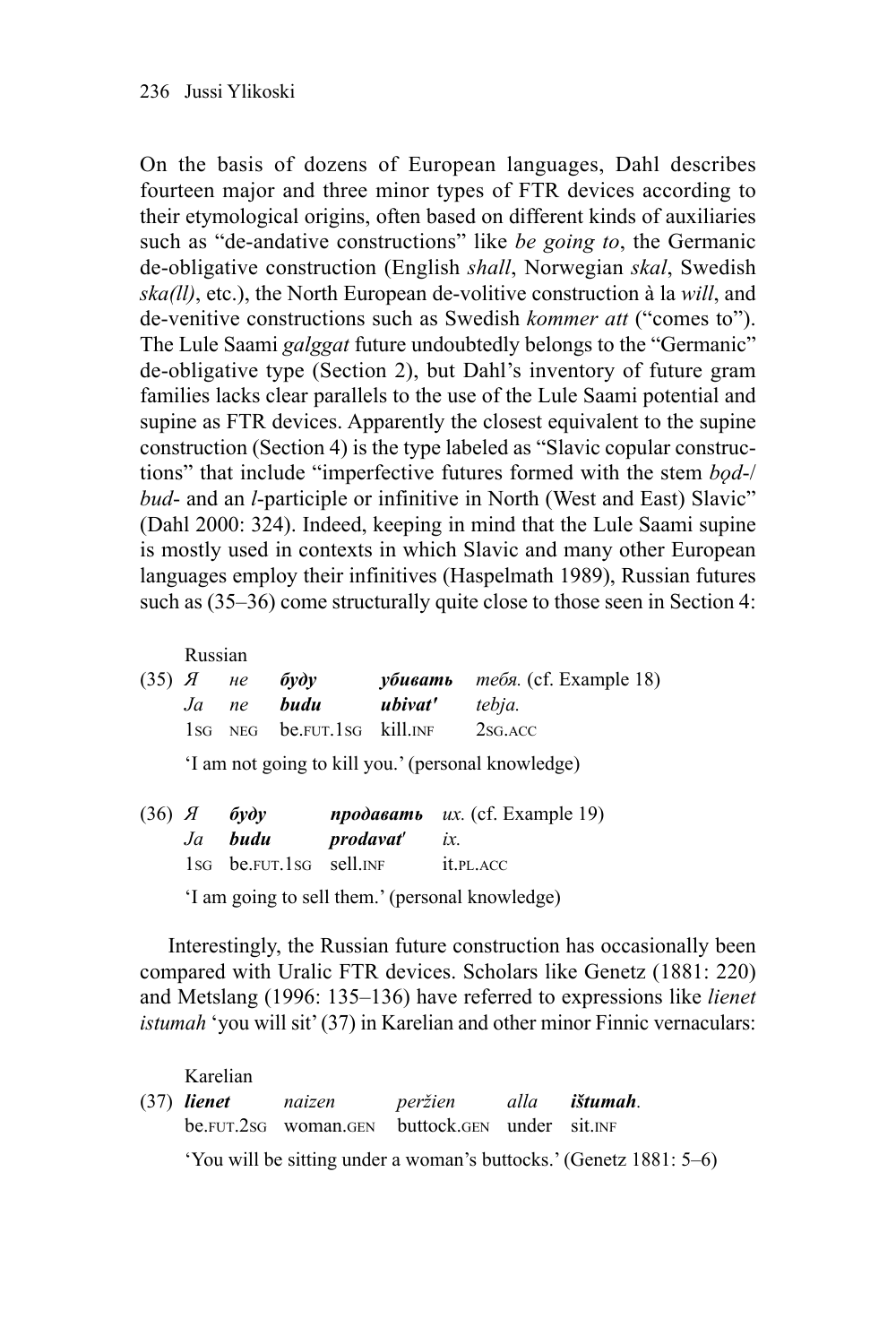Finnic and especially Livonian FTR devices have been recently discussed by Norvik (2013, 2015), but Metslang (1996: 136–139) also goes on to refer to Mari, Permic and Hungarian as preservers of the Uralic (Finno-Ugric) suppletive future copula \**le*- whose descendants have allegedly remained as carriers of modal and future meanings. According to Metslang, the development of \**le*- and its analogues in Slavic "could hardly take place in each language separately" but are rather results of language contacts.12 The verb form *lienet* in the oft-cited Example (37) is usually considered a suppletive potential form of the copula in Finnic linguistics, but in Karelian, the verb *lie(nöy)* often functions as a future copula also without an infinitival lexical verb (KKS s.v.; see also Saukkonen 1965: 176–179 for Finnic in general). The Lule Saami copula *liehket* undoubtedly descends from the ancient "future copula" just mentioned. However, Metslang's argumentation does not account for the fact that Lule Saami *liehket* and its cognates elsewhere in Saami are the unmarked default copulas of the branch and are consequently inflected for the past tense as well.

While the Russian and Finnic future copulas accompanied by infinitival main verbs look quite similar indeed, the Lule Saami supine construction as a FTR device is, after all, fundamentally different in that the auxiliary verb does not carry a future meaning in itself. Rather, both the Lule Saami supine construction (Section 4) and its structural parallel in the Finnish *fatum* construction (Section 5.3) must be kept separate from the aforementioned FTR devices, as both of them consist of the ordinary copulas and the purposive converbs of the two languages. Perhaps the closest typological parallel of these constructions is found in Kolyma Yukaghir, where a non-finite likewise labeled as supine is used as both a purposive converb and an infinitival complement, but also – when combined with the auxiliary *l'e*- 'be' – to form a so-called periphrastic prospective that is said to express relative immediate future:

#### Kolyma Yukaghir

| (38) čarčagan d'e tet-ul <b>lek-tin l'e-je</b> |  |                                                          |
|------------------------------------------------|--|----------------------------------------------------------|
| C.                                             |  | DPT <b>vou-ACC</b> eat-sup be-INTR.1sG                   |
|                                                |  | 'Charchahan, I am going to eat you.' (Maslova 2003: 179) |

<sup>12</sup> As for Mari, Permic and Hungarian, Metslang speaks about the future copulas only, not about periphrastic FTR devices involving other verbs.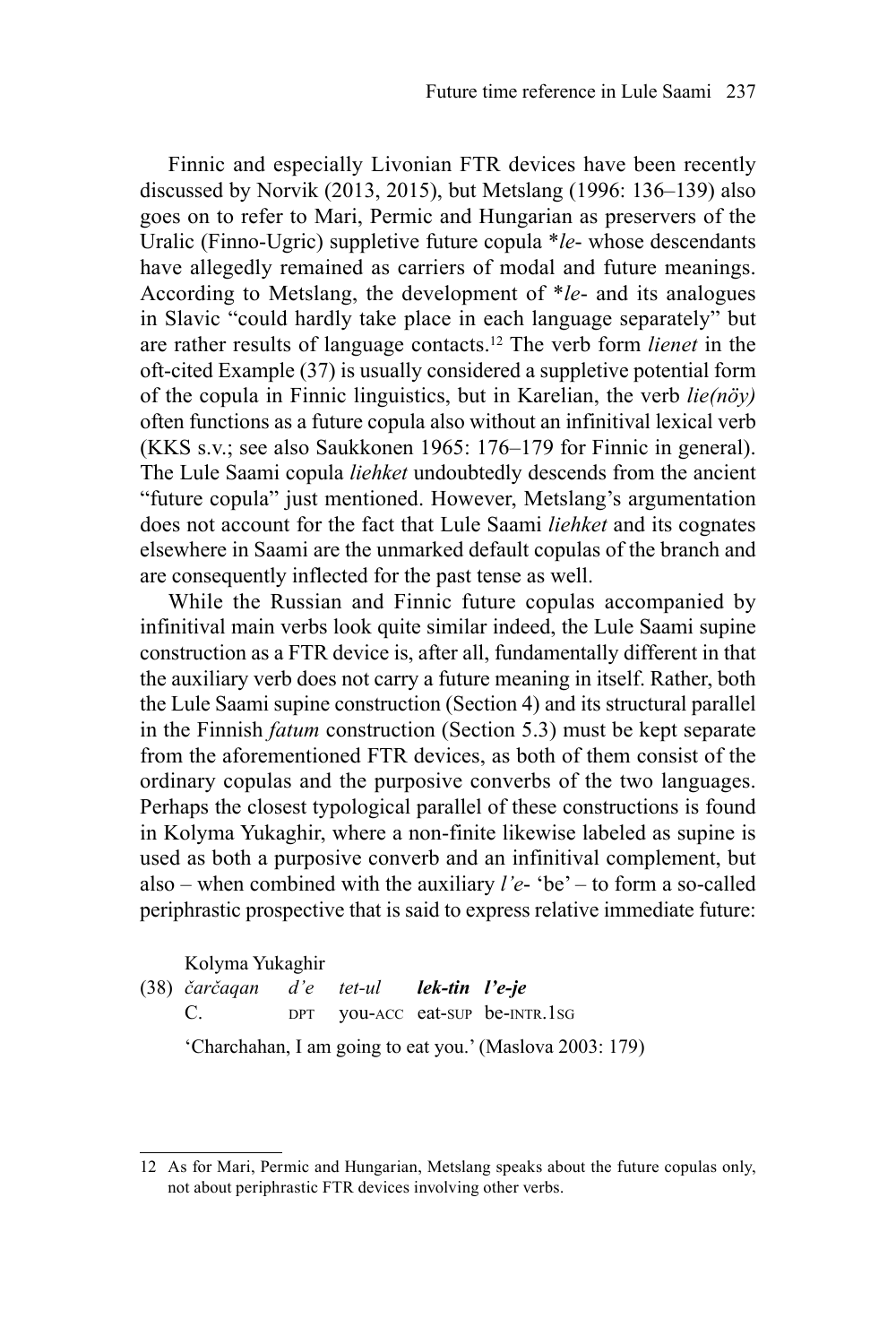Otherwise, Schmidtke-Bode (2009: 178–185) describes future constructions originating in purposives as developing from expressions of motion-cum-purpose (such as *going to*) in particular; see also Grossman and Polis (2014: 36–38) for discussion of semantically reminiscent examples from other language families.

Also the FTR use of the Lule Saami potential mood provides an addition to Dahl's (2000) typology of European future markers. Incidentally, it is worth noting that even though Dahl's de-venitive future type occurs in not only Scandinavian (*kommer att V*) and Finnish (*tulee V-maan*), as well as elsewhere in Finnic (Saukkonen 1965: 151, Metslang 1996: 130–133, and Dahl 2000: 320), but also in North Saami (*boahtá V-t*; Sammallahti 2005: 137, 147, 287), Lule Saami shows little signs of having adopted an analogous Scandinavism. The reasons for this cannot lie in the lack of Scandinavian contacts, but rather in the fact that Lule Saami already has enough well-established FTR devices.

Finally, even though the aim of the present paper is not to contribute to the Proto-Saami-level reconstruction of the potential and supine morphemes, it is worth noting that it has been suggested that the Proto-Saami supine marker may originate in the infinitive form of the potential stem (Korhonen 1981: 298). However, the idea of an infinitive form of a mood stem sounds quite anomalous – especially as the infinitive marker itself is considered to originate from a verbal noun in a directional case. As often is the case in classical Uralic historical morphology, no functional arguments in support of a typologically unparalleled conjecture have been presented either. More research is needed, and Halász's (1881: 60) early proposal about a derivational suffix may need to be reconsidered.

#### **6. Conclusion**

The above sections have discussed three FTR devices in Lule Saami and one in Finnish. Of these, only the Lule Saami modal *galggat* 'shall; must; intend' has been characterized as a future marker in earlier descriptions of the language, but examples of the usage of the so-called potential mood as well as the supine with the auxiliary *liehket* 'be' show that *galggat* is by no means the only grammaticalized FTR device in Lule Saami. Moreover, while the *galggat* future has functionally similar cognates in other Saami languages and the entire phenomenon is evidently related to the *skal/ska(ll)* future in Scandinavian – the very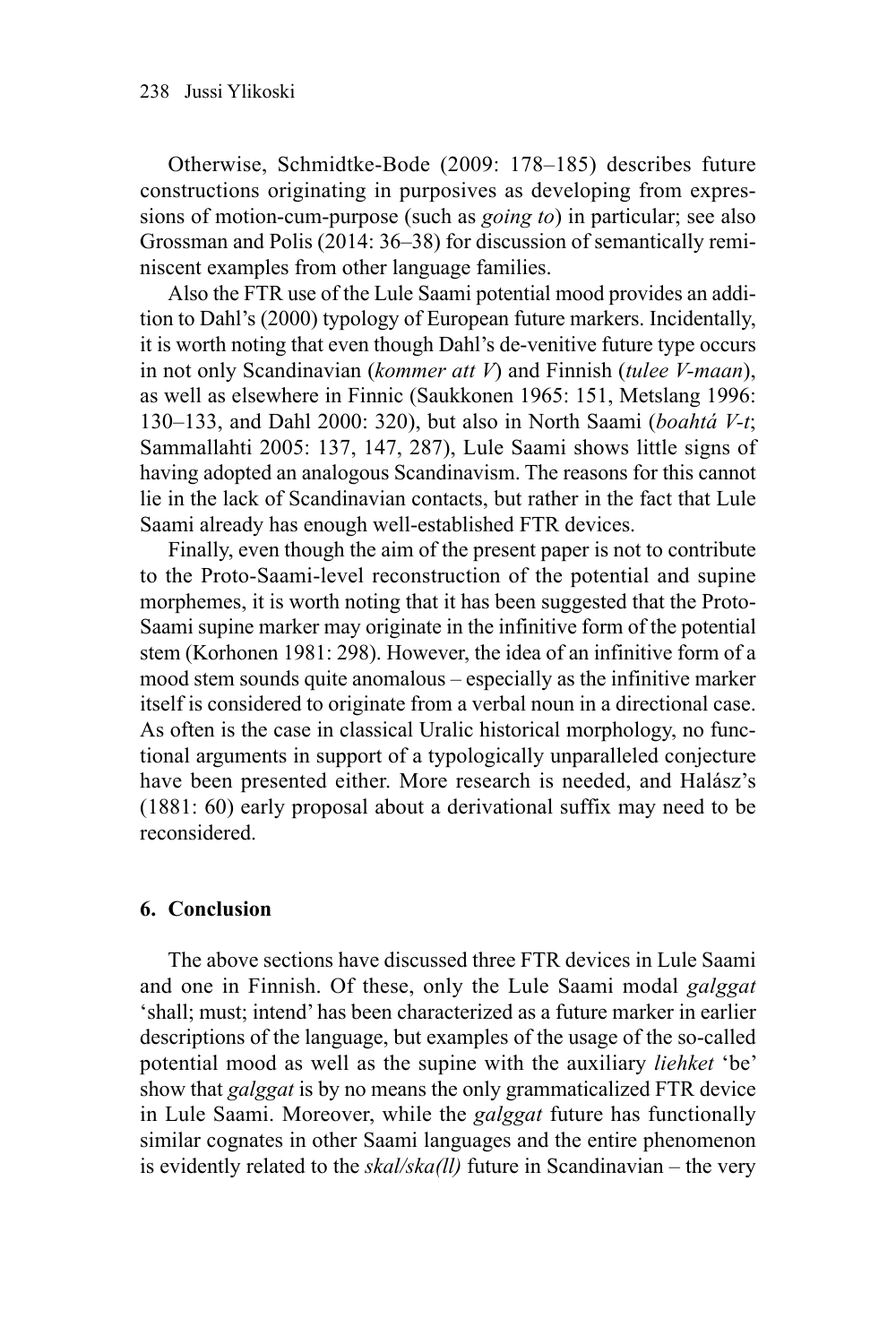*galggat* being a distant relative of the Germanic verb – it seems that the potential mood and especially the supine construction are used as FTR devices exclusively in Lule Saami and not in the neighboring North and Pite Saami. However, the Lule Saami supine construction is interestingly similar to some of the heretofore ignored functions of the so-called *fatum* construction in Finnish. Finally, it must be remembered that the indicative present tense can also be used to refer to future time and it would therefore be more exact to characterize the category as non-past.

The concept of a future tense is notoriously difficult and controversial, as expressions of future events and actions are often accompanied by modal tones, not least because of the fact that grammaticalized FTR devices often originate in modal expressions. However, by examining various kinds of authentic occurrences of the FTR devices discussed it is possible to observe that they are also used in contexts where additional modal meanings must be excluded. For example, the predominantly (and apparently originally) intention-based supine construction turns out to be used in prediction-based contexts as well, and is therefore a better candidate for being regarded as a true, less ambiguous FTR marker. On the other hand, it seems that the construction as a whole is best defined as an aspectual category (prospective) on a par with periphrastic perfects and progressives.

New observations such as the ones presented in the preceding sections often tempt us to reconsider and revise labels used in earlier descriptions of individual languages. The Lule Saami potential is not merely a mood of potentiality, and the purposive converbs in Lule Saami and Finnish are not simply purposive converbs – free adverbial verb forms denoting purpose – and at least in Finnish, the verb form conveniently labeled as progressive ("the third or MA infinitive inessive" in the Finnish grammatical tradition) is more than a progressive: all these categories can also be used as FTR devices. However, in my opinion, it is of secondary importance to continuously revise grammatical labels in search of perfect terminology. It is more important to understand that the functions of the forms and constructions discussed above are much more multifaceted than what their labels may suggest at first glance.

The Saami languages are quite seldom represented in typological studies, and even in areal-typological surveys of phenomena like future time reference in Europe or in Uralic, the Saami languages may be altogether absent (Dahl 2000) or, at best, they are represented by haphazard examples from North Saami and only occasionally from other Saami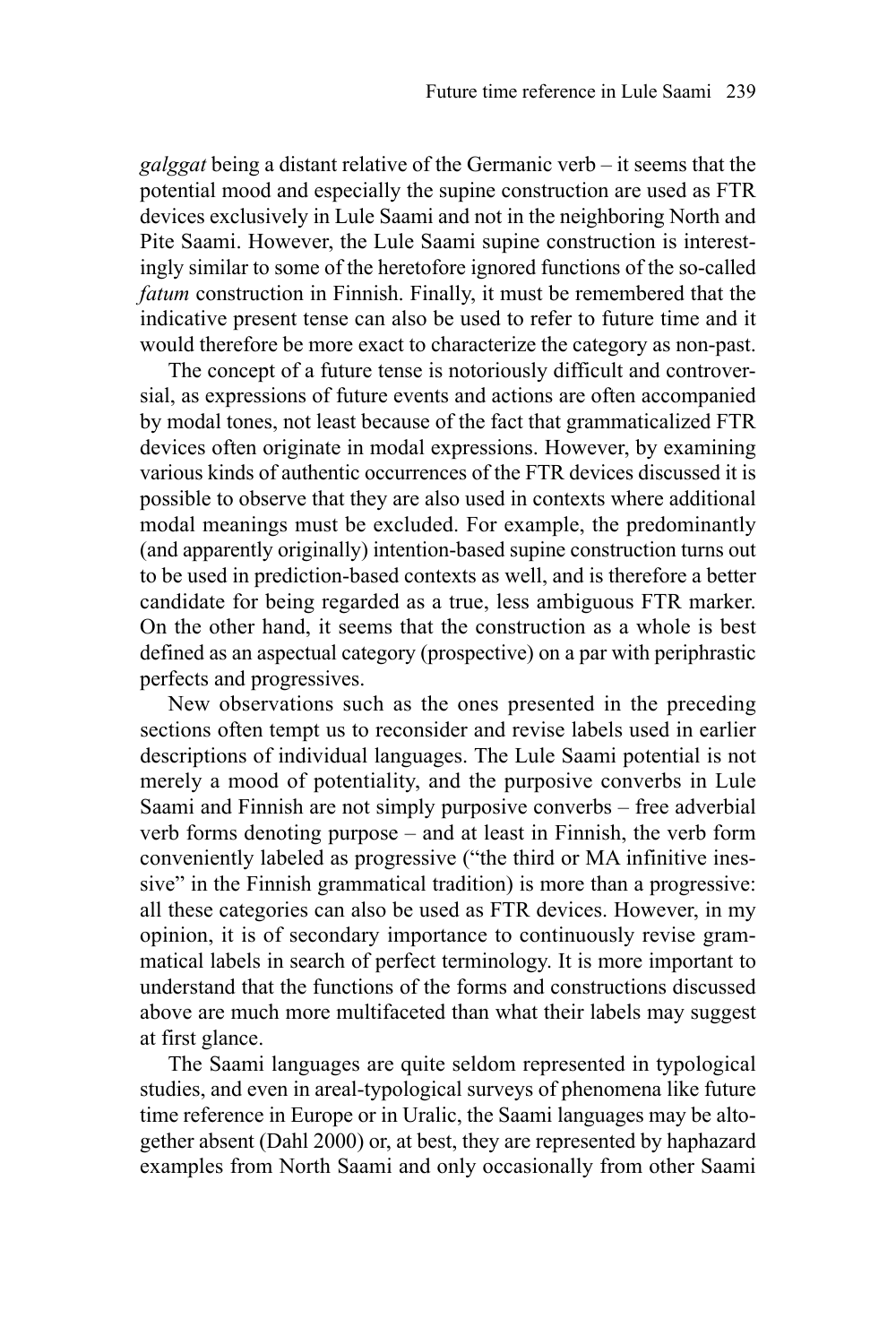languages, if the internal variation of the branch is acknowledged at all (Metslang 1996: 134, 136, 138). It is to be hoped that the findings of the present paper prove that individual Saami languages must be understood and described on their own premises, and are in that way able to provide Uralists and other linguists with important and novel information about phenomena that are foreign to even their closest sister languages. In the same vein, it may sometimes be important to cut loose from traditional pan-Saami concepts like the potential mood that is characterized as a mood that indicates events and actions as probable or possible, but uncertain: The Lule Saami potential comes at times close to resembling a future tense that refers to future states of affairs that may be considered as true and certain as future events may be. The short digression to the Finnish analogue of the Lule Saami supine construction shows that neither of them must be dismissed as occasional quirks of a lesser-known language or only marginal phenomenon in a better-known language, but a combination of a copula and a purposive converb may be a cross-linguistically relevant source of future time reference devices.

# **Address:**

Jussi Ylikoski Department of Language and Culture UiT The Arctic University of Norway PO Box 6050 Langnes NO-9037 TROMSØ E-mail: jussi.ylikoski@uit.no

# **Abbreviations**

 $ACC - accusative$ ,  $ADV - adverb$ ,  $CMPV - comparative$ ,  $CNG - compega$ tive, COM – comitative, DPT – discourse particle, DU – dual, ELA – elative, GA – genitive-accusative, GEN – genitive, ILL – illative, IMP – imperative,  $INE - \text{inessive}, \text{INF} - \text{infinitye}, \text{INTR} - \text{intransitive}, \text{LOC} - \text{locative}, \text{NEG} - \text{Disc}$ negative,  $PART -$  partitive,  $PASS -$  passive,  $PL -$  plural,  $POT -$  potential,  $PROG$  – progressive, PRS – present, PST – past, PTCP – participle, PURP – purposive,  $Q$  – question, REFL – reflexive, sG – singular,  $SUP$  – supine, SUPV – superlative, TRANSL – translative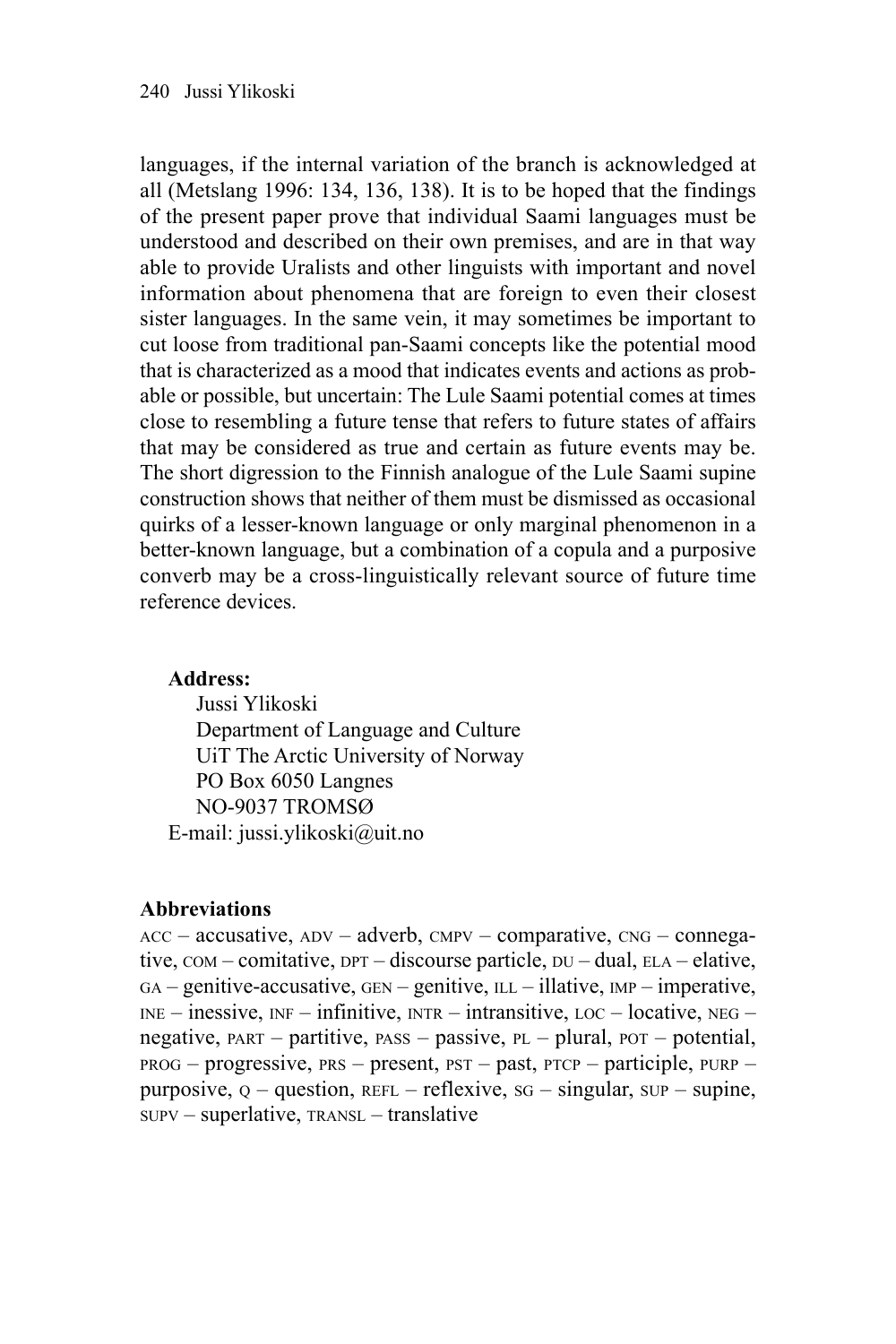#### **References**

- Aikio, Ante (2009) *The structure of North Saami*. Course handout. Salt Lake City: The University of Utah, Department of Linguistics.
- Andersen, Kurt Tore (2002a) *Gå skirri sádá*. Divtasvuodna: Báhko.
- Andersen, Kurt Tore (2002b) *Iednegiella 8*. Indre Billefjord: Iđut.
- Andersen, Kurt Tore (2004) *Iednegiella 9*. Indre Billefjord: Iđut.
- ÅT 1903 = *Åtå Testamenta jårkålum tan taro-kielak Åtå Testamenta milte, mi lä Kånåkasast nanostum jaken 1883*. Stockholm: P. Palmquist.
- ÅT 2000 = *Ådå Testamennta*. Uppsala: Svieriga rámátsiebrre 2000.
- Bartens, Hans-Hermann (1980) *Die Verwendung von Potential und Konditional im Lappischen*. Helsinki: Finnisch-Ugrische Gesellschaft.
- Bartens, Hans-Hermann (1986) "Die Stellung der Supinumformen im lappischen Sprachsystem". In Wolfgang Veenker. *Festschrift für István Futaky*. *Finnisch-Ugrische Mitteilungen* 10, 17–40.
- *Čállagat V.* Kárášjåkka: Sámi girˈjilavˈdigådˈdi 1976.
- Comrie, Bernard (1976) *Aspect. An introduction to the study of verbal aspect and related problems*. Cambridge: Cambridge University Press.
- CSC = *CSC IT Center for Science: Language Bank of Finland*. The *Suomi24* subcorpus. Available online at <https://korp.csc.fi/?prequery\_within=sentence&cq p=%5B%5D&corpus=s24\_001,s24\_002,s24\_003,s24\_004,s24\_005,s24\_006,s24\_ 007, s24\_008, s24\_009>. Accessed on 30.06.2016.
- Dahl, Östen (2000) "The grammar of future time reference in European languages". In Östen Dahl. *Tense and aspect in the languages of Europe*, 309−329. Berlin and New York: Mouton de Gruyter.
- Dahl, Östen and Viveka Velupillai (2005) "The future tense". In Bernard Comrie, Matthew Dryer, David Gil, and Martin Haspelmath. *World atlas of language structures*, 270, 278–279. Oxford: Oxford University Press.
- Declerck, Renaat (2010) "Future time reference expressed by *be to* in Present-day English". *English Language and Linguistics* 14, 271–291.
- Faarlund, Jan Terje, Svein Lie, and Kjell Ivar Vannebo (1997) *Norsk referansegrammatikk*. Oslo: Universitetsforlaget.
- Genetz, Arvid (1881) "Venäjän Karjalan kielestä. Kielennäytteitä, sanakirja ja kielioppi". *Suomi* II, 14, 1–248.
- Grossman, Eitan and Stéphane Polis (2014) "On the pragmatics of subjectification: The grammaticalization of verbless allative futures (with a case study in Ancient Egyptian)". *Acta Linguistica Hafniensia* 46, 25–63.
- Hakulinen, Auli, Maria Vilkuna, Riitta Korhonen, Vesa Koivisto, Tarja Riitta Heinonen, and Irja Alho (2004) *Iso suomen kielioppi*. Helsinki: Suomalaisen Kirjallisuuden Seura.
- Halász, Ignácz (1881) *Svéd-lapp nyelvtan és olvasmányok*. Budapest: Magyar Tudományos Akadémia.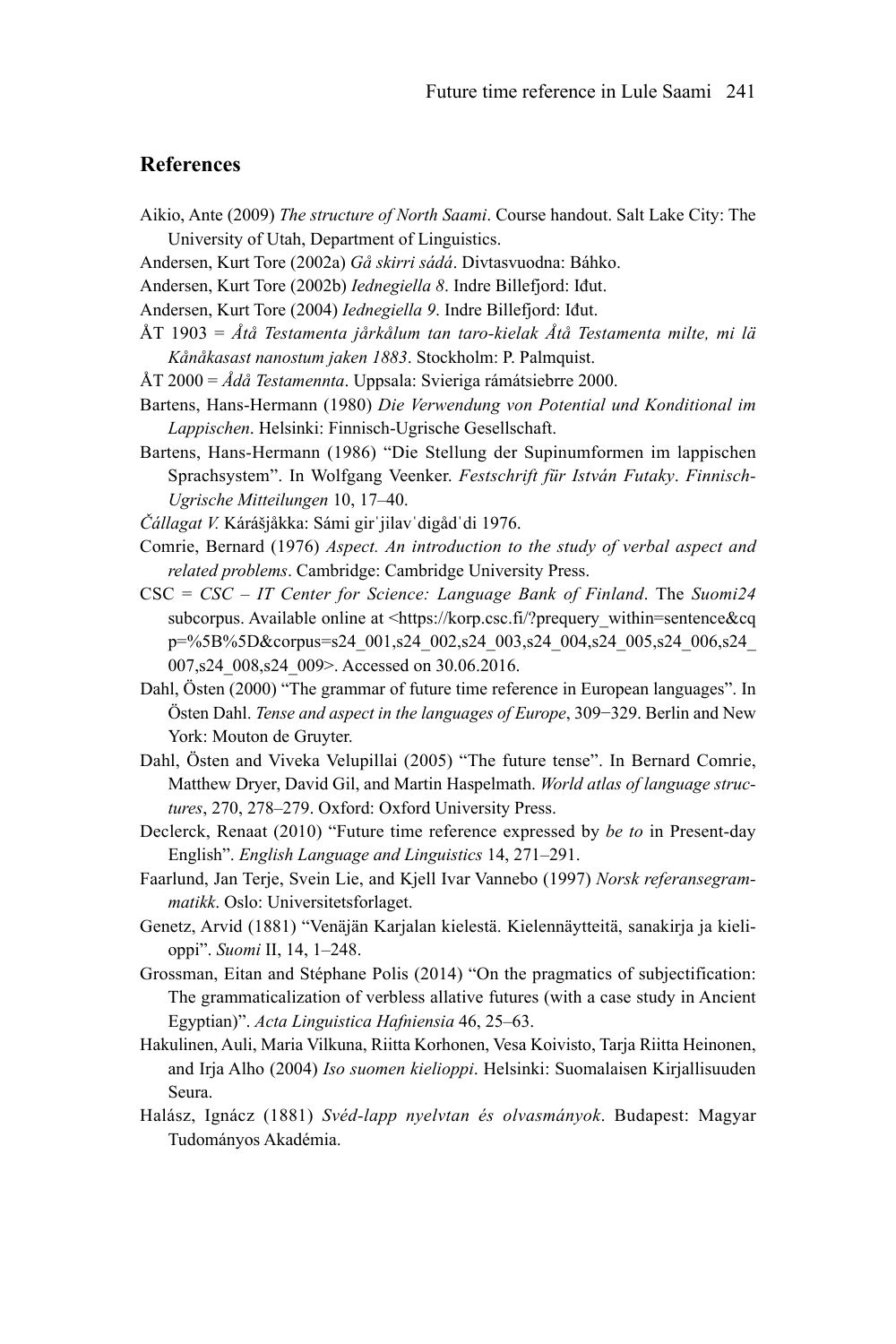- Halász, Ignácz (1885) *Svéd lapp nyelv. I. Lule- és Pite lappmarki nyelvmutatványok és szótár*. Budapest: Magyar Tudományos Akadémia.
- Haspelmath, Martin (1989) "From purposive to infinitive a universal path of grammaticalization". *Folia Linguistica Historica* 10, 287–310.
- Ikola, Osmo (1974) *Lauseenvastikeoppia. Nykysuomen lauseenvastikkeiden ja niihin verrattavien rakenteiden selvittelyä*. Helsinki: Suomalaisen Kirjallisuuden Seura.
- Itkonen, Erkki (1938) "Satakuntalaista lainaperua ruotsinlapin syntaksissa". *Virittäjä* 42, 321–325.
- KKS = Virtaranta, Pertti and Raija Koponen (1968–2005) *Karjalan kielen sanakirja*. Helsinki: Suomalais-Ugrilainen Seura – Kotimaisten kielten tutkimuskeskus.
- Koivulehto, Jorma (2001) "The earliest contacts between Indo-European and Uralic speakers in the light of lexical loans". In Christian Carpelan, Asko Parpola, and Petteri Koskikallio. *Early contacts between Uralic and Indo-European: Linguistic and archaeological considerations*, 235–263. Helsinki: Finno-Ugrian Society.
- Korhonen, Mikko (1974) *Die Konjugation im Lappischen. Morphologisch-historische Untersuchung. II. Die nominalen Formkategorien*. Helsinki: Suomalais-Ugrilainen Seura.
- Korhonen, Mikko (1981) *Johdatus lapin kielen historiaan*. Helsinki: Suomalaisen Kirjallisuuden Seura.
- Koskinen, Arja (1998) *Toiminnan välttämättömyys ja mahdollisuus. Pohjoissaamen modaalisten ilmausten semantiikkaa ja syntaksia*. Helsinki: Suomalais-Ugrilainen Seura.
- Kotiseutu-uutiset = "Vauva laittaa arjen uuteen järjestykseen". *Kotiseutu-uutiset* 19.1.2012. Available online at < http://kotiseutu-uutiset.com/uutiset/2012/01/19/ vauva-laittaa-arjen-uuteen-jarjestykseen/>. Accessed on 30.06.2016.
- Kuoljok, Susanna Angéus (2002) "Giella Ådå Testamenta ådå jårggålimen". *Sámi dieđalaš áigečála* 2002, 1, 12–18.
- Kuoljok, Susanna Angéus (2004) "Ådå Testamennta ådåsis". *Sámi dieđalaš áigečála* 2004, 1, 32–42.
- Lehtiranta, Juhani (1992) *Arjeploginsaamen äänne- ja taivutusopin pääpiirteet*. Helsinki: Suomalais-Ugrilainen Seura.
- Majtinskaja, Klara E. (1973) "Buduščee vremja v finno-ugorskix jazykax". *Sovetskoe Finno-Ugrovedenie* 9, 2, 81–90.
- Maslova, Elena (2003) *A grammar of Kolyma Yukaghir*. Berlin and New York: Mouton de Gruyter.
- Metslang, Helle (1996) "The development of the futures in the Finno-Ugric languages". In Mati Erelt. *Estonian: Typological studies I*, 123–144. Tartu: University of Tartu.
- Niva, Heidi (2015) *Olen lentämässä todennäköisesti Chileen. OLLA* + V-*mAssA* ja *OLLA* + N-*ssA* intentioiden ja tulevan ilmaisemisessa. Master's Thesis. Helsinki: Helsingin yliopisto. Suomen kielen, suomalais-ugrilaisten ja pohjoismaisten kielten ja kirjallisuuksien laitos. Available online at <https://helda.helsinki.fi/ handle/10138/157413>. Accessed on 21.10.2016.
- Norvik, Miina (2013) "Future time reference in the Finnic languages: LEE(NE) -verbs". *Journal de la Société Finno-Ougrienne* 94, 125–164.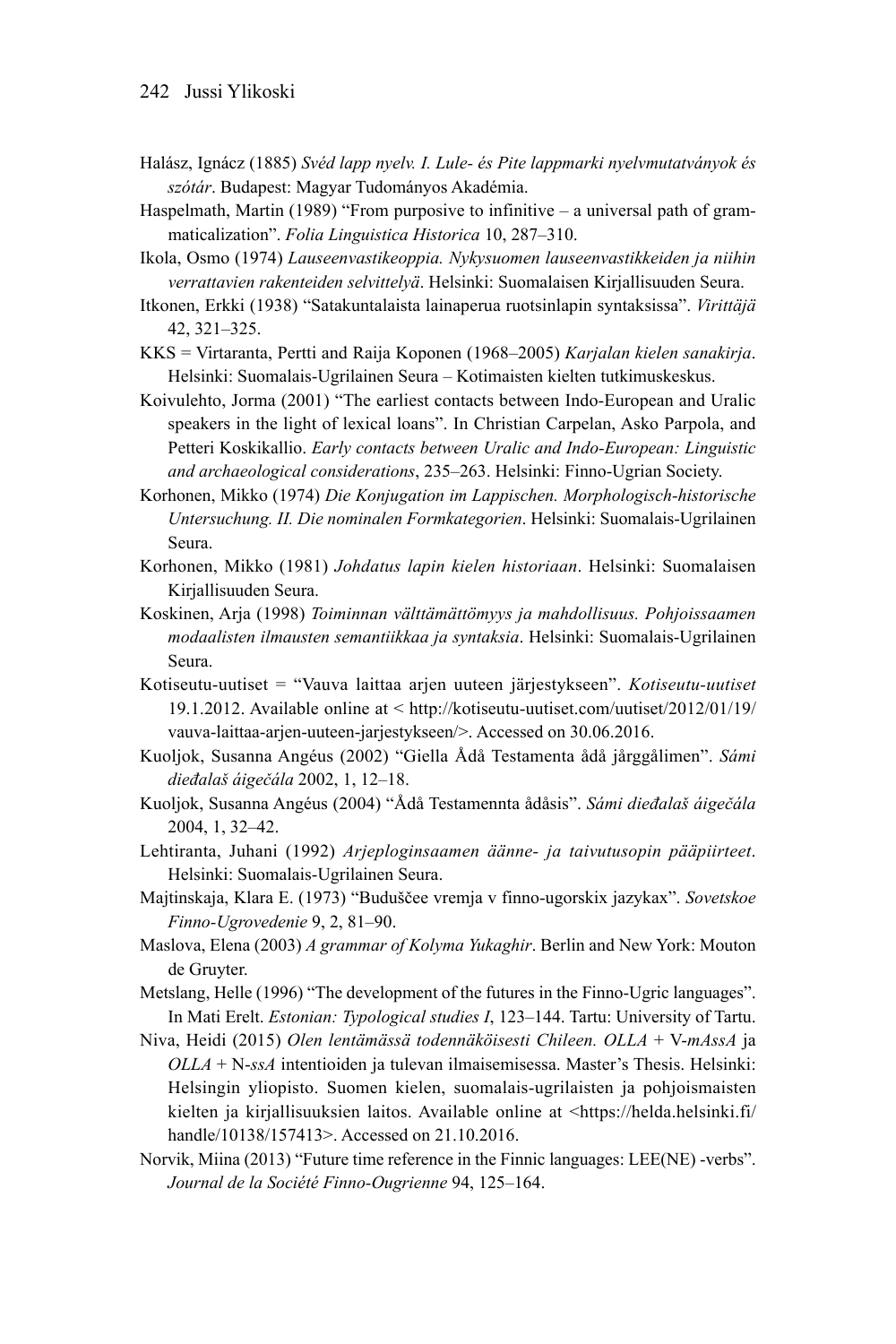- Norvik, Miina (2015) *Future time reference devices in Livonian in a Finnic context*. Tartu: University of Tartu Press.
- Nystø, Anders (2000) *Sámásta 1. Vuostasj girjje 1. Julevsáme giellakurssa. Julevsámegiella álggijda*. Divtasvuodna: Báhko.
- Persen, Åge (1999a) *Bov låhkå biejvijt ja vahkojt*. Julevsábmáj: Samuel Gælok. Indre Billefjord: Iđut.
- Persen, Åge (1999b) *Bov lohká beivviid ja vahkuid*. Indre Billefjord: Iđut.
- Pirak, Anta (1993) [1937] *Jåhtte sáme viessom*. Kristiansund: Th. Blaasvær.
- Quirk, Randolph, Sidney Greenbaum, Geoffrey Leech, and Jan Svartvik (1985) *A Comprehensive grammar of the English language*. London: Longman.
- Qvigstad, J. (ed.) (1929) *Lappiske eventyr og sagn. IV. Lappiske eventyr og sagn fra Lyngen II og fra Nordland*. Oslo: Aschehoug.
- Rydving, Håkan (2013) *Words and varieties. Lexical variation in Saami*. Helsinki: Finno-Ugrian Society.
- Sagor i nattmössan (s.a.) = Sagor i nattmössan lulesamiska. Available online at <http:// urskola.se/layout/set/print/Produkter/171130-Sagor-i-nattmossan-lulesamiska-Den-elaka-giraffen-del-1>. Accessed on 30.06.2016.
- Sammallahti, Pekka (1998) *The Saami languages. An introduction*. Kárášjohka: Davvi Girji.
- Sammallahti, Pekka (2005) *Láidehus sámegiela cealkkaoahpa dutkamii*. Kárášjohka: Davvi Girii.
- Saukkonen, Pauli (1965) *Itämerensuomalaisten kielten tulosijainfinitiivirakenteiden historiaa. I. Johdanto. Adverbaali infinitiivi*. Helsinki: Suomalais-Ugrilainen Seura.
- Schmidtke-Bode, Karsten (2009). *A Typology of Purpose Clauses*. Amsterdam and Philadelphia: John Benjamins.
- SIKOR = SIKOR. UiT The Arctic University of Norway and the Norwegian Saami Parliament's Saami text collection. Version 01.03.2015. <http://gtweb.uit.no/korp/> Spiik, Nils Eric (1989) *Lulesamisk grammatik*. Luleå: Th. Blaasvær.
- Tuolja, Karin and Susanna Angéus Kuoljok (1999) *Giellaj hilá*. Jokkmokk: Samisk utbildningscentrum.
- Tuolja, Lars Matto (1987) *Tjaktjalasta*. Jokkmokk: Sámi Girjjit.
- Vars, Elle Márjá (2002) *Čábbámus iđitguovssu.* Indre Billefjord: Iđut.
- Vars, Elle Márjá (2004) *Tjáppemus idedisguovsoj.* Julevsábmáj: Birgit Andersen ja Gøran Andersen. Indre Billefjord: Iđut.
- Wickman, Bo (1980) "Features of dialect mixture in the Lappish dialect of Northern Gällivare". In Osmo Ikola. *Congressus Quintus Internationalis Fenno-Ugristarum. Turku 20.–27. VIII 1980. Pars III, Dissertationes symposiorum linguisticorum*, 267–272. Turku.
- Wiklund, K. B. (1890) *Lule-lappisches Wörterbuch*. Helsinki: Suomalais-Ugrilaine Seura.
- Wiklund, K. B. (1891) *Laut- und Formenlehre der Lule-Lappischen Dialekte*. Stockholm.
- Wiklund, K. B. (1915) *Lärobok i lapska språket*. Andra, reviderade upplagan. Uppsala: Akademiska bokhandeln.